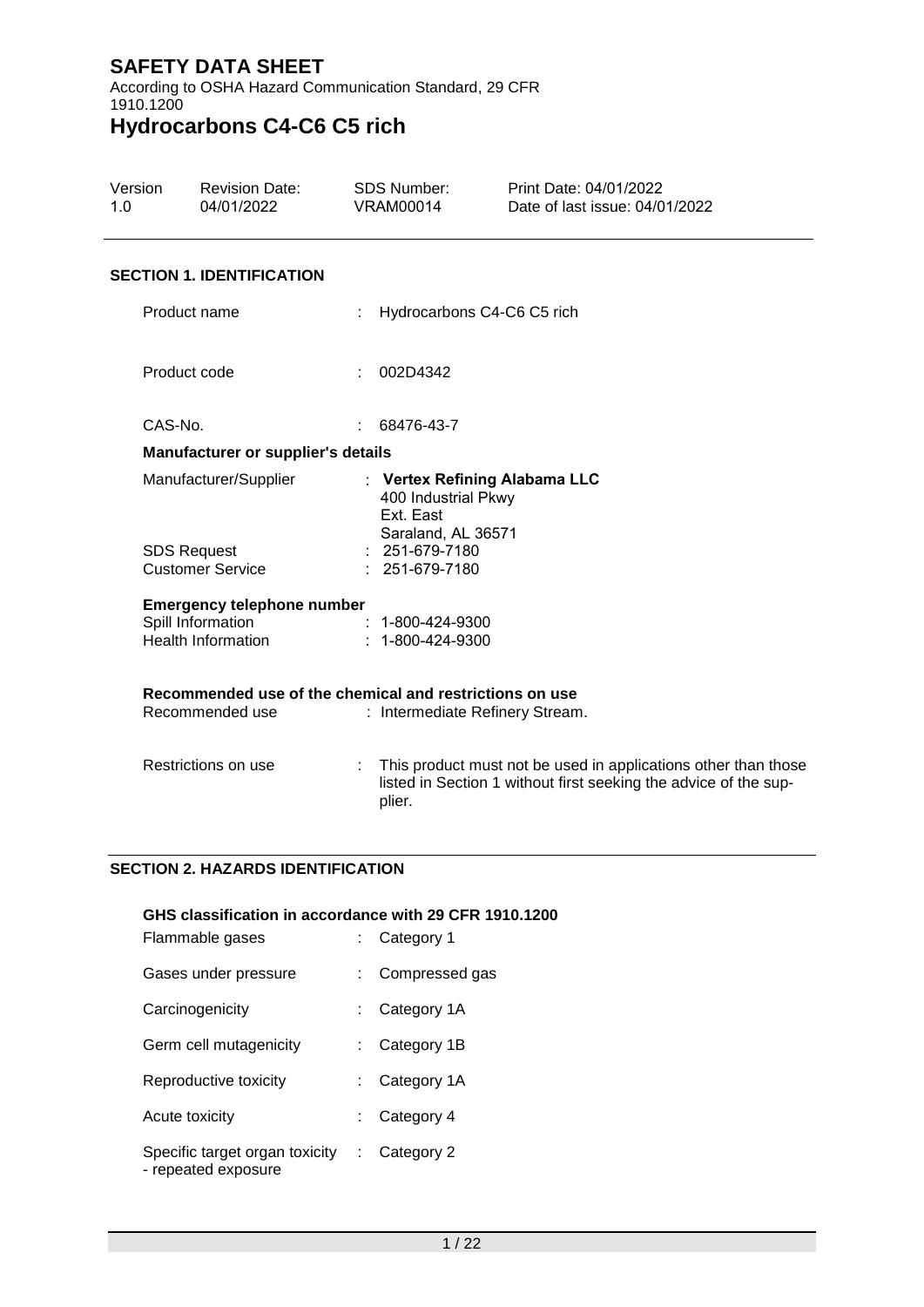According to OSHA Hazard Communication Standard, 29 CFR 1910.1200

# **Hydrocarbons C4-C6 C5 rich**

| Version<br>1.0                                 | <b>Revision Date:</b><br>04/01/2022 | <b>SDS Number:</b><br><b>VRAM00014</b>                                                                                | Print Date: 04/01/2022<br>Date of last issue: 04/01/2022                                                                                                                                                                                                                                                                                                                                                                                           |
|------------------------------------------------|-------------------------------------|-----------------------------------------------------------------------------------------------------------------------|----------------------------------------------------------------------------------------------------------------------------------------------------------------------------------------------------------------------------------------------------------------------------------------------------------------------------------------------------------------------------------------------------------------------------------------------------|
| <b>GHS label elements</b><br>Hazard pictograms |                                     |                                                                                                                       |                                                                                                                                                                                                                                                                                                                                                                                                                                                    |
|                                                | Signal word                         | Danger                                                                                                                |                                                                                                                                                                                                                                                                                                                                                                                                                                                    |
|                                                | <b>Hazard statements</b>            | PHYSICAL HAZARDS:<br><b>HEALTH HAZARDS:</b><br>H350 May cause cancer.<br>H332 Harmful if inhaled.<br>peated exposure. | H220 Extremely flammable gas.<br>H280 Contains gas under pressure; may explode if heated.<br>H340 May cause genetic defects.<br>H360 May damage fertility or the unborn child.<br>H373 May cause damage to organs through prolonged or re-<br><b>ENVIRONMENTAL HAZARDS:</b><br>Not classified as an environmental hazard under GHS criteria.                                                                                                       |
|                                                | Precautionary statements            |                                                                                                                       | P102 Keep out of reach of children.                                                                                                                                                                                                                                                                                                                                                                                                                |
|                                                |                                     | <b>Prevention:</b><br>stood.<br>No smoking.<br>face protection.                                                       | P201 + P202 Obtain special instructions before use. Do not<br>handle until all safety precautions have been read and under-<br>P210 Keep away from heat/sparks/open flames/hot surfaces.<br>P260 Do not breathe dust/ fume/ gas/ mist/ vapours/ spray.<br>P261 Avoid breathing dust/ fume/ gas/ mist/ vapours/ spray.<br>P271 Use only outdoors or in a well-ventilated area.<br>P280 Wear protective gloves/ protective clothing/ eye protection/ |
|                                                |                                     | Response:<br>attention.<br>unwell.<br>stopped safely.                                                                 | P304 + P340 IF INHALED: Remove victim to fresh air and keep<br>at rest in a position comfortable for breathing.<br>P308 + P313 IF exposed or concerned: Get medical advice/<br>P312 Call a POISON CENTER or doctor/ physician if you feel<br>P377 Leaking gas fire: Do not extinguish, unless leak can be<br>P381 Eliminate all ignition sources if safe to do so.                                                                                 |
|                                                |                                     | Storage:<br>place.<br>P405 Store locked up.                                                                           | P410 + P403 Protect from sunlight. Store in a well-ventilated                                                                                                                                                                                                                                                                                                                                                                                      |
|                                                |                                     | Disposal:                                                                                                             |                                                                                                                                                                                                                                                                                                                                                                                                                                                    |
|                                                |                                     |                                                                                                                       | P501 Dispose of contents and container to appropriate waste                                                                                                                                                                                                                                                                                                                                                                                        |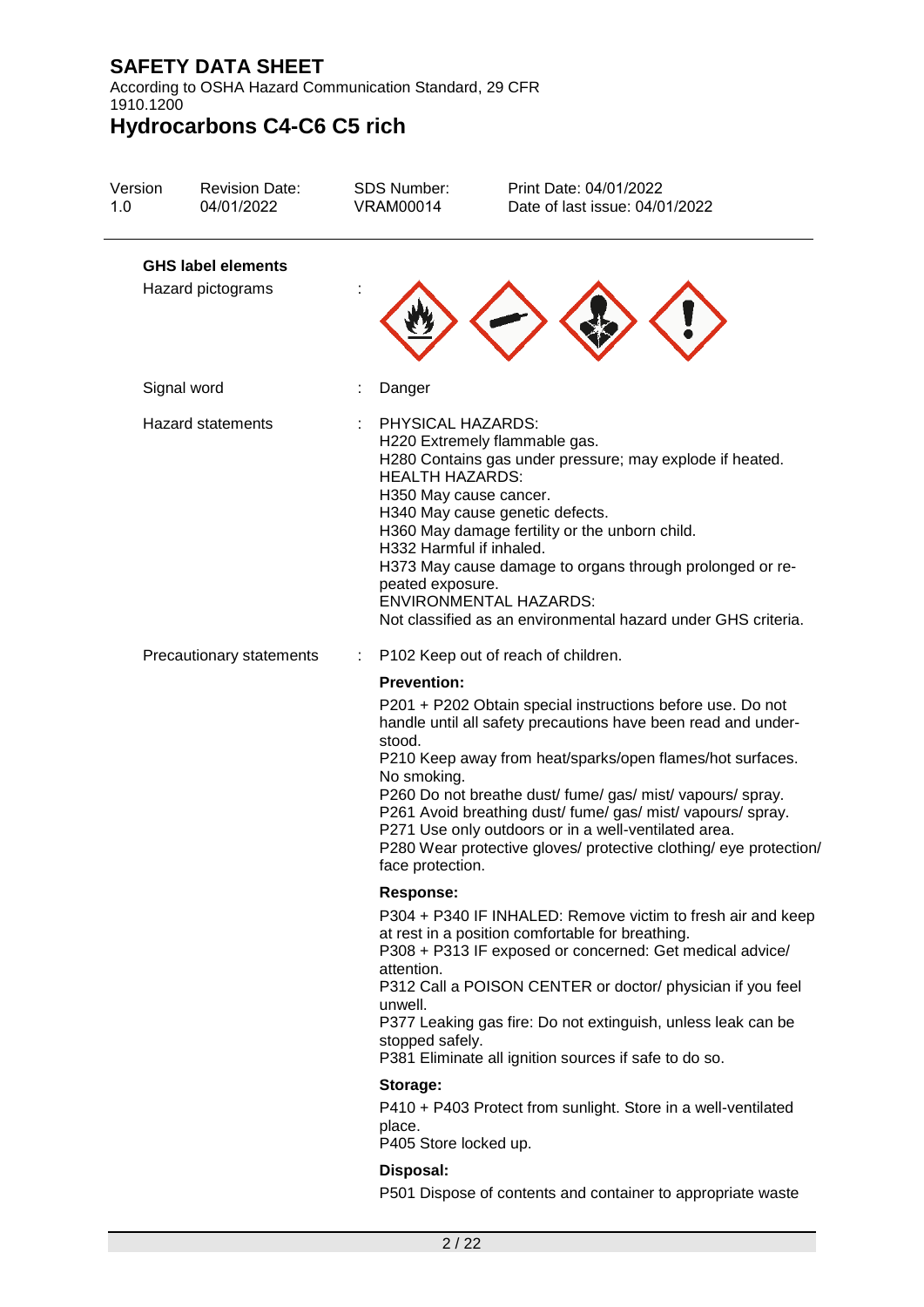According to OSHA Hazard Communication Standard, 29 CFR 1910.1200

### **Hydrocarbons C4-C6 C5 rich**

| Version | <b>Revision Date:</b> | SDS Number: | Print Date: 04/01/2022         |
|---------|-----------------------|-------------|--------------------------------|
| 1.O     | 04/01/2022            | VRAM00014   | Date of last issue: 04/01/2022 |

site or reclaimer in accordance with local and national regulations.

#### **Other hazards**

#### **Other hazards which do not result in classification**

Vapours are heavier than air. Vapours may travel across the ground and reach remote ignition sources causing a flashback fire danger.

This material has the potential to be a static accumulator.

Electrostatic charges may be generated during pumping. Electrostatic discharge may cause fire. High gas concentrations will displace available air; unconsciousness and death may occur suddenly from lack of oxygen.

This product contains benzene which may cause leukaemia (AML - acute myelogenous leukaemia).

May cause MDS (Myelodysplastic Syndrome).

Hydrogen sulphide (H2S), an extremely flammable and toxic gas, and other hazardous vapours may evolve and collect in the headspace of storage tanks, transport vessels and other enclosed containers.

The classification of this material is based on OSHA HCS 2012 criteria.

#### **SECTION 3. COMPOSITION/INFORMATION ON INGREDIENTS**

Substance / Mixture : Substance

#### **Hazardous components**

| Chemical name                     | <b>Synonyms</b> | I CAS-No.   | Concentration (% w/w) |
|-----------------------------------|-----------------|-------------|-----------------------|
| Hydrocarbons, C4-6, Hydrocarbons, |                 | Ⅰ68476-43-7 | 100                   |
| IC5 Rich                          | IC4-6. C5-rich  |             |                       |

#### **Further information**

Contains: Chemical name | Identification number | Concentration [%] 1,3-butadiene | 106-99-0, 203-450-8 | 0.1 - 5 benzene 71-43-2, 200-753-7 0.1 - 0.3 Hydrogen sulfide  $|7783-06-4, 231-977-3$   $| - 164$ carbon monoxide  $\begin{array}{|c|c|c|c|c|c|c|c|c|} \hline \text{630-08-0, 211-128-3} & -< 1 \hline \end{array}$ 

#### **SECTION 4. FIRST-AID MEASURES**

| General advice | Vapourisation of H2S that has been trapped in clothing can be<br>dangerous to rescuers. Maintain respiratory protection to<br>avoid contamination from the victim to rescuer. Mechanical<br>ventilation should be used to resuscitate if at all possible.                                                                                                                                                                            |
|----------------|--------------------------------------------------------------------------------------------------------------------------------------------------------------------------------------------------------------------------------------------------------------------------------------------------------------------------------------------------------------------------------------------------------------------------------------|
| If inhaled     | : Remove to fresh air. Do not attempt to rescue the victim un-<br>less proper respiratory protection is worn. If the victim has<br>difficulty breathing or tightness of the chest, is dizzy, vomiting,<br>or unresponsive, give 100% oxygen with rescue breathing or<br>Cardio-Pulmonary Resuscitation as required and transport to<br>the nearest medical facility.<br>Respiratory irritation signs and symptoms may include a tem- |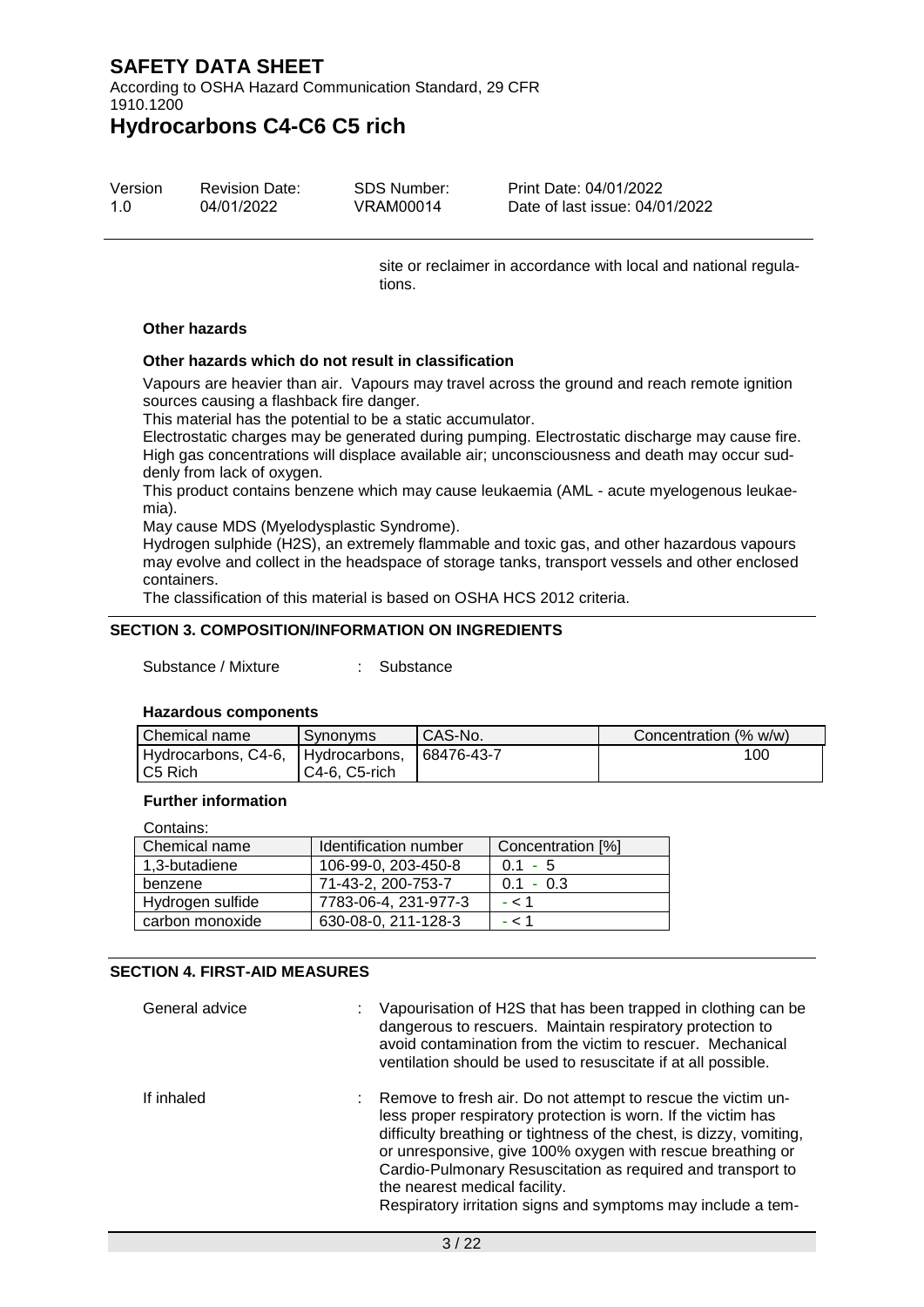According to OSHA Hazard Communication Standard, 29 CFR 1910.1200

## **Hydrocarbons C4-C6 C5 rich**

| Version<br>1.0 | <b>Revision Date:</b><br>04/01/2022                                              | SDS Number:<br><b>VRAM00014</b>                                                               | Print Date: 04/01/2022<br>Date of last issue: 04/01/2022                                                                                                                                                                                                                                                                                                                                                                                                                                                                                            |
|----------------|----------------------------------------------------------------------------------|-----------------------------------------------------------------------------------------------|-----------------------------------------------------------------------------------------------------------------------------------------------------------------------------------------------------------------------------------------------------------------------------------------------------------------------------------------------------------------------------------------------------------------------------------------------------------------------------------------------------------------------------------------------------|
|                |                                                                                  | and/or difficulty breathing.                                                                  | porary burning sensation of the nose and throat, coughing,                                                                                                                                                                                                                                                                                                                                                                                                                                                                                          |
|                | In case of skin contact                                                          | facility for additional treatment.<br>Loosen tight clothing.<br>Keep warm and at rest.        | Remove contaminated clothing. Immediately flush skin with<br>large amounts of water for at least 15 minutes, and follow by<br>washing with soap and water if available. If redness, swelling,<br>pain and/or blisters occur, transport to the nearest medical<br>Do not remove clothing that adheres to skin due to freezing.<br>In the event of frostbite, slowly warm the exposed area by<br>rinsing with warm water. Otherwise:<br>Contaminated clothing may be a fire hazard and therefore<br>should be soaked with water before being removed. |
|                | In case of eye contact                                                           | treatment.                                                                                    | Flush eyes with water while holding eyelids open. Rest eyes<br>for 30 minutes. If redness, burning, blurred vision, or swelling<br>persist transport to the nearest medical facility for additional<br>Eye irritation signs and symptoms may include a burning sen-<br>sation, redness, swelling, and/or blurred vision.<br>In the event of frostbite, slowly warm the exposed area by<br>rinsing with warm water. Otherwise:                                                                                                                       |
|                | If swallowed                                                                     | immediately.                                                                                  | In the unlikely event of ingestion, obtain medical attention                                                                                                                                                                                                                                                                                                                                                                                                                                                                                        |
|                | Most important symptoms<br>and effects, both acute and<br>delayed                |                                                                                               | High concentrations may cause central nervous system de-<br>pression resulting in headaches, dizziness and nausea; con-<br>tinued inhalation may result in unconsciousness and/or death.                                                                                                                                                                                                                                                                                                                                                            |
|                | Protection of first-aiders                                                       | incident, injury and surroundings.                                                            | When administering first aid, ensure that you are wearing the<br>appropriate personal protective equipment according to the                                                                                                                                                                                                                                                                                                                                                                                                                         |
|                | Indication of any immediate<br>medical attention and special<br>treatment needed | Treat symptomatically.<br>Administer oxygen if necessary.<br>son Control Center for guidance. | Hydrogen sulphide (H2S) - CNS asphyxiant. May cause rhini-<br>tis, bronchitis and occasionally pulmonary oedema after se-<br>vere exposure. CONSIDER: Oxygen therapy. Consult a Poi-                                                                                                                                                                                                                                                                                                                                                                |
|                |                                                                                  | fects. Consider: oxygen therapy.                                                              | Potential for cardiac sensitisation, particularly in abuse situa-<br>tions. Hypoxia or negative inotropes may enhance these ef-                                                                                                                                                                                                                                                                                                                                                                                                                     |

#### **SECTION 5. FIRE-FIGHTING MEASURES**

| Suitable extinguishing media | Shut off supply. If not possible and no risk to surroundings, let<br>the fire burn itself out.     |
|------------------------------|----------------------------------------------------------------------------------------------------|
|                              | Use foam, water fog for major fires.<br>Use dry chemical powder, carbon dioxide, sand or earth for |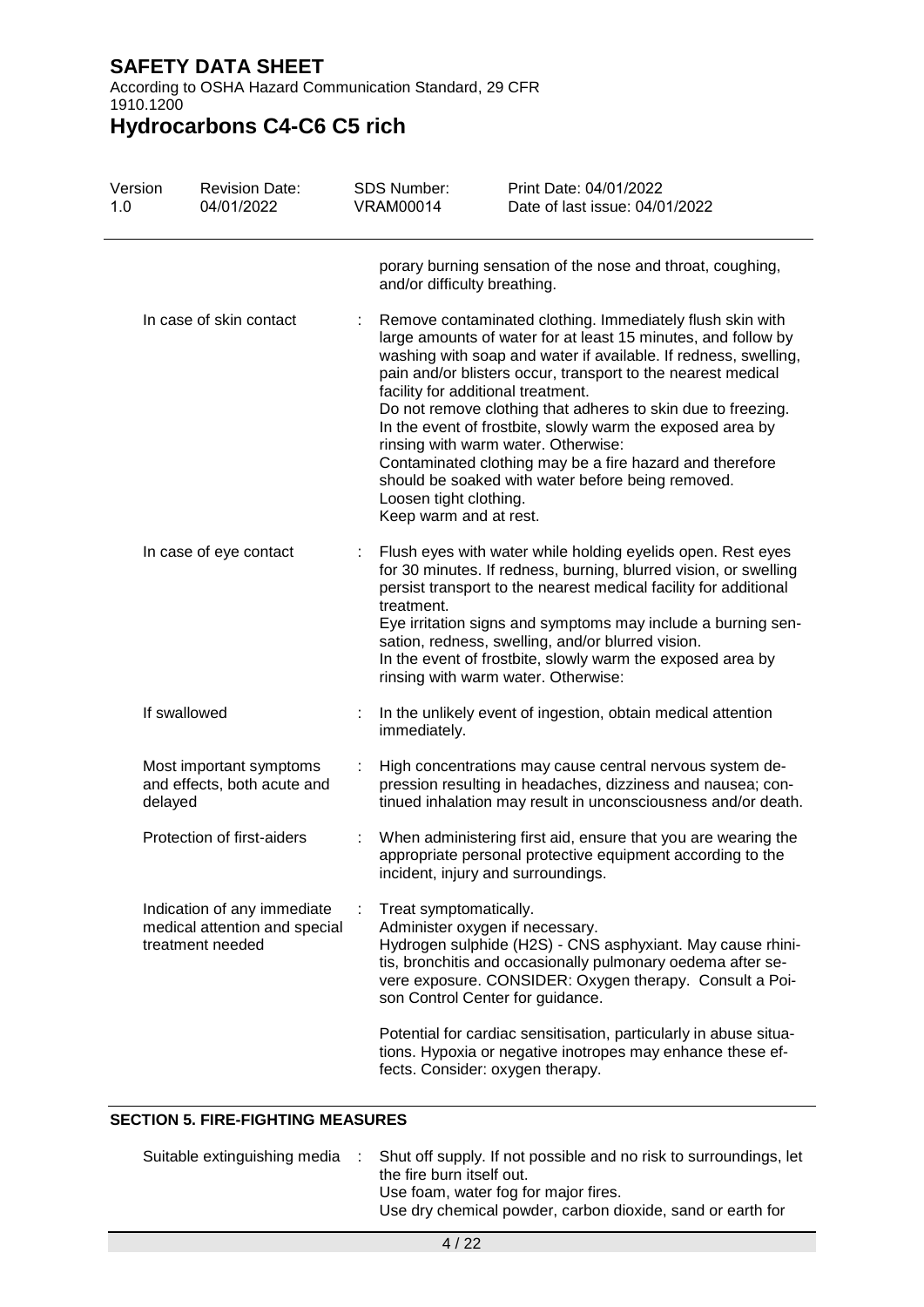According to OSHA Hazard Communication Standard, 29 CFR 1910.1200

## **Hydrocarbons C4-C6 C5 rich**

| Version<br>1.0 | <b>Revision Date:</b><br>04/01/2022                |  | <b>SDS Number:</b><br>VRAM00014                                | Print Date: 04/01/2022<br>Date of last issue: 04/01/2022                                                                                                                                                                                                                                                                                                                                    |
|----------------|----------------------------------------------------|--|----------------------------------------------------------------|---------------------------------------------------------------------------------------------------------------------------------------------------------------------------------------------------------------------------------------------------------------------------------------------------------------------------------------------------------------------------------------------|
|                |                                                    |  | minor fires.                                                   |                                                                                                                                                                                                                                                                                                                                                                                             |
| media          | Unsuitable extinguishing                           |  |                                                                | Do not use direct water jets on the burning product as they<br>could cause a steam explosion and spread of the fire.<br>Simultaneous use of foam and water on the same surface is<br>to be avoided as water destroys the foam.                                                                                                                                                              |
|                | Specific hazards during fire-<br>fighting          |  | occurs.<br>to heat or flames.<br>distant ignition is possible. | Hazardous combustion products may include:<br>Carbon monoxide may be evolved if incomplete combustion<br>Unidentified organic and inorganic compounds.<br>Sustained fire attack on vessels may result in a Boiling Liquid<br>Expanding Vapor Explosion (BLEVE).<br>Contents are under pressure and can explode when exposed<br>The vapour is heavier than air, spreads along the ground and |
|                | Further information                                |  |                                                                | Keep adjacent containers cool by spraying with water.                                                                                                                                                                                                                                                                                                                                       |
|                | Special protective equipment :<br>for firefighters |  |                                                                | Proper protective equipment including chemical resistant<br>gloves are to be worn; chemical resistant suit is indicated if<br>large contact with spilled product is expected. Self-Contained<br>Breathing Apparatus must be worn when approaching a fire in<br>a confined space. Select fire fighter's clothing approved to<br>relevant Standards (e.g. Europe: EN469).                     |

#### **SECTION 6. ACCIDENTAL RELEASE MEASURES**

| Personal precautions, protec- :<br>tive equipment and emer-<br>gency procedures | Shut off leaks, if possible without personal risks. Remove all<br>possible sources of ignition in the surrounding area and evac-<br>uate all personnel. Attempt to disperse the gas or to direct its<br>flow to a safe location for example by using fog sprays. Take<br>precautionary measures against static discharge. Ensure elec-<br>trical continuity by bonding and grounding (earthing) all<br>equipment. Monitor area with combustible gas meter.<br>Test atmosphere for flammable gas concentrations to ensure<br>safe working conditions before personnel are allowed to enter<br>the area. |
|---------------------------------------------------------------------------------|--------------------------------------------------------------------------------------------------------------------------------------------------------------------------------------------------------------------------------------------------------------------------------------------------------------------------------------------------------------------------------------------------------------------------------------------------------------------------------------------------------------------------------------------------------------------------------------------------------|
| Environmental precautions                                                       | Use appropriate containment to avoid environmental contami-<br>nation.                                                                                                                                                                                                                                                                                                                                                                                                                                                                                                                                 |
| Methods and materials for<br>containment and cleaning up                        | : Allow to evaporate.<br>Attempt to disperse the gas or to direct its flow to a safe loca-<br>tion, for example by using fog sprays.<br>Take precautionary measures against static discharges.                                                                                                                                                                                                                                                                                                                                                                                                         |
|                                                                                 | Avoid contact with skin, eyes and clothing.<br>Evacuate the area of all non-essential personnel.<br>Ventilate contaminated area thoroughly.<br>Take precautionary measures against static discharges.                                                                                                                                                                                                                                                                                                                                                                                                  |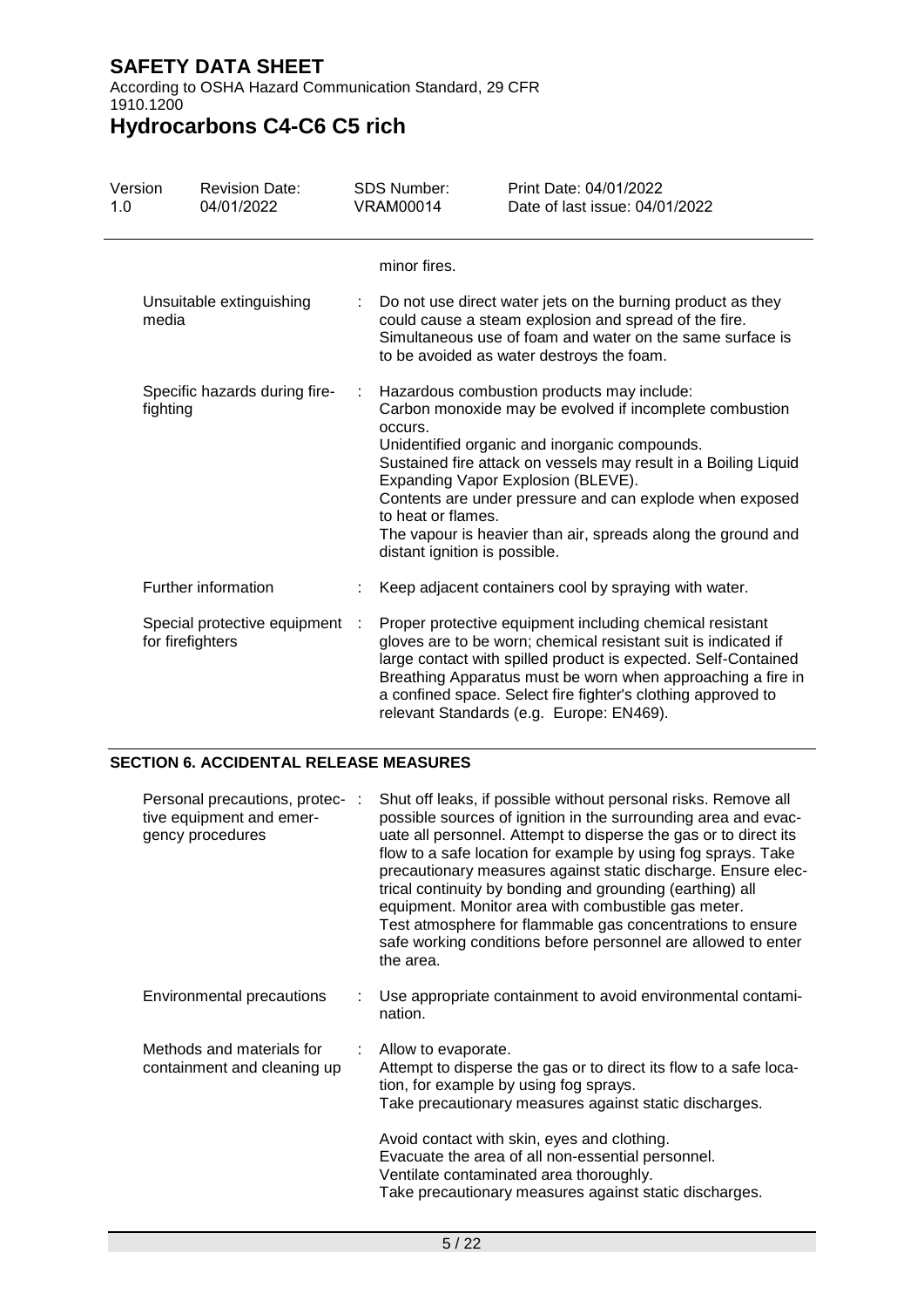According to OSHA Hazard Communication Standard, 29 CFR 1910.1200

# **Hydrocarbons C4-C6 C5 rich**

| Version | <b>Revision Date:</b> | <b>SDS Number:</b>                                      | Print Date: 04/01/2022                                                                                                                                                                                                                                                                                                                                                                                      |
|---------|-----------------------|---------------------------------------------------------|-------------------------------------------------------------------------------------------------------------------------------------------------------------------------------------------------------------------------------------------------------------------------------------------------------------------------------------------------------------------------------------------------------------|
| 1.0     | 04/01/2022            | <b>VRAM00014</b>                                        | Date of last issue: 04/01/2022                                                                                                                                                                                                                                                                                                                                                                              |
|         | Additional advice     | this Safety Data Sheet.<br>enters surface water drains. | : For guidance on selection of personal protective equipment<br>see Chapter 8 of this Safety Data Sheet.<br>Notify authorities if any exposure to the general public or the<br>environment occurs or is likely to occur.<br>For guidance on disposal of spilled material see Chapter 13 of<br>Vapour may form an explosive mixture with air.<br>Risk of explosion. Inform the emergency services if product |

#### **SECTION 7. HANDLING AND STORAGE**

| <b>Technical measures</b> |    | Avoid breathing of or direct contact with material. Only use in<br>well ventilated areas. Wash thoroughly after handling. For<br>guidance on selection of personal protective equipment see<br>Chapter 8 of this Safety Data Sheet.<br>Use the information in this data sheet as input to a risk as-<br>sessment of local circumstances to help determine appropri-<br>ate controls for safe handling, storage and disposal of this<br>material.<br>Air-dry contaminated clothing in a well-ventilated area before<br>laundering.<br>Use local exhaust ventilation if there is risk of inhalation of<br>vapours, mists or aerosols.<br>Take precautionary measures against static discharges.                                                                                                                                                                                                                                                                                                                                                                 |
|---------------------------|----|---------------------------------------------------------------------------------------------------------------------------------------------------------------------------------------------------------------------------------------------------------------------------------------------------------------------------------------------------------------------------------------------------------------------------------------------------------------------------------------------------------------------------------------------------------------------------------------------------------------------------------------------------------------------------------------------------------------------------------------------------------------------------------------------------------------------------------------------------------------------------------------------------------------------------------------------------------------------------------------------------------------------------------------------------------------|
| Advice on safe handling   | ÷. | The inherent toxic and olfactory (sense of smell) fatiguing<br>properties of hydrogen sulphide require that air monitoring<br>alarms be used if concentrations are expected to reach harm-<br>ful levels such as in enclosed spaces, heated transport ves-<br>sels and spill or leak situations. If the air concentration ex-<br>ceeds 10 ppm, the area should be evacuated unless respira-<br>tory protection is in use.<br>Ensure that all local regulations regarding handling and stor-<br>age facilities are followed.<br>This product is intended for use in closed systems only.<br>This product can create a low temperature exposure hazard<br>when released as a liquid.<br>Extinguish any naked flames. Do not smoke. Remove ignition<br>sources. Avoid sparks.<br>Avoid prolonged or repeated contact with skin.<br>Electrostatic charges may be generated during pumping. Elec-<br>trostatic discharge may cause fire.<br>Earth all equipment.<br>Use local exhaust ventilation if there is risk of inhalation of<br>vapours, mists or aerosols. |
| Avoidance of contact      | ÷. | Oxidizing agents                                                                                                                                                                                                                                                                                                                                                                                                                                                                                                                                                                                                                                                                                                                                                                                                                                                                                                                                                                                                                                              |
| <b>Product Transfer</b>   |    | Do not use compressed air for filling discharge or handling.<br>Electrostatic charges may be generated during pumping. Elec-<br>trostatic discharge may cause fire. Delivery lines may become                                                                                                                                                                                                                                                                                                                                                                                                                                                                                                                                                                                                                                                                                                                                                                                                                                                                 |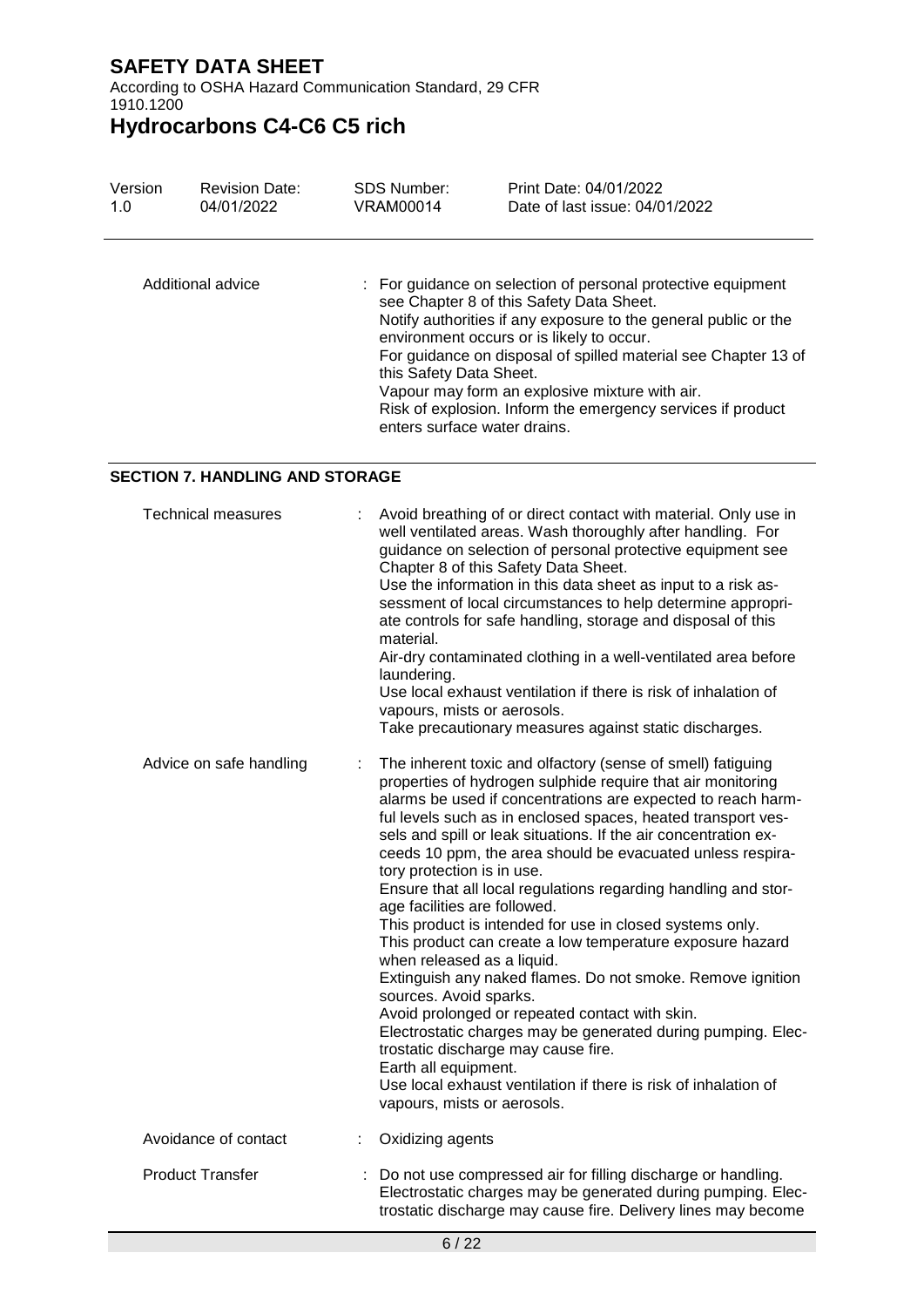According to OSHA Hazard Communication Standard, 29 CFR 1910.1200

# **Hydrocarbons C4-C6 C5 rich**

| Version<br>1.0 | <b>Revision Date:</b><br>04/01/2022           | <b>SDS Number:</b><br><b>VRAM00014</b> | Print Date: 04/01/2022<br>Date of last issue: 04/01/2022                                                                                                                                                                                                                                                                                                                                                                                                                                                                                                                                                                                                                                                                                                |
|----------------|-----------------------------------------------|----------------------------------------|---------------------------------------------------------------------------------------------------------------------------------------------------------------------------------------------------------------------------------------------------------------------------------------------------------------------------------------------------------------------------------------------------------------------------------------------------------------------------------------------------------------------------------------------------------------------------------------------------------------------------------------------------------------------------------------------------------------------------------------------------------|
|                |                                               |                                        | cold enough to present a cold burns hazard. Ensure electrical<br>continuity by bonding and grounding (earthing) all equipment.<br>Restrict line velocity during pumping in order to avoid genera-<br>tion of electrostatic discharge.                                                                                                                                                                                                                                                                                                                                                                                                                                                                                                                   |
|                | Further information on stor-<br>age stability | other strong oxidizers.<br>ble.        | Store only in purpose-designed, appropriately labelled pres-<br>sure vessels or cylinders.<br>Must be stored in a well-ventilated area, away from sunlight,<br>ignition sources and other sources of heat.<br>Do not store near cylinders containing compressed oxygen or<br>The vapours in the head space of the storage vessel may lie<br>in the flammable/explosive range and hence may be flamma-<br>Refer to section 15 for any additional specific legislation cov-<br>ering the packaging and storage of this product.                                                                                                                                                                                                                           |
|                | Packaging material                            | GB, Neoprene (CR).                     | Suitable material: For containers and container linings, use<br>materials specifically approved for use with this product., Ex-<br>amples of suitable materials are: PA-11, PEEK, PVDF, PTFE,<br>GRE (Epoxy), GRVE (vinyl ester), Viton (FKM), type F and<br>Unsuitable material: Some forms of cast iron., Examples of<br>materials to avoid are: ABS, polymethyl methacrylate<br>(PMMA), polyethylene (PE / HDPE), polypropylene (PP),<br>PVC, natural rubber (NR), Nitrile (NBR) ethylene propylene<br>rubber (EPDM), Butyl (IIR), Hypalon (CSM), polystyrene, pol-<br>yvinyl chloride (PVC), polyisobutylene., For containers and<br>container linings, aluminium should not be used if there is a<br>risk of caustic contamination of the product. |
|                | <b>Container Advice</b>                       |                                        | Containers, even those that have been emptied, can contain<br>explosive vapours. Do not cut, drill, grind, weld or perform<br>similar operations on or near containers.                                                                                                                                                                                                                                                                                                                                                                                                                                                                                                                                                                                 |
|                | Specific use(s)                               | Not applicable                         |                                                                                                                                                                                                                                                                                                                                                                                                                                                                                                                                                                                                                                                                                                                                                         |
|                |                                               | on Static Electricity).                | See additional references that provide safe handling practices<br>for liquids that are determined to be static accumulators:<br>American Petroleum Institute 2003 (Protection Against Igni-<br>tions Arising out of Static, Lightning and Stray Currents) or<br>National Fire Protection Agency 77 (Recommended Practices<br>IEC/TS 60079-32-1: Electrostatic hazards, guidance                                                                                                                                                                                                                                                                                                                                                                         |

#### **SECTION 8. EXPOSURE CONTROLS AND PERSONAL PROTECTION**

#### **Components with workplace control parameters**

| Components | CAS-No. | Value type<br>(Form of | Control parame-<br>' Permissible<br>ters | <b>Basis</b> |
|------------|---------|------------------------|------------------------------------------|--------------|
|------------|---------|------------------------|------------------------------------------|--------------|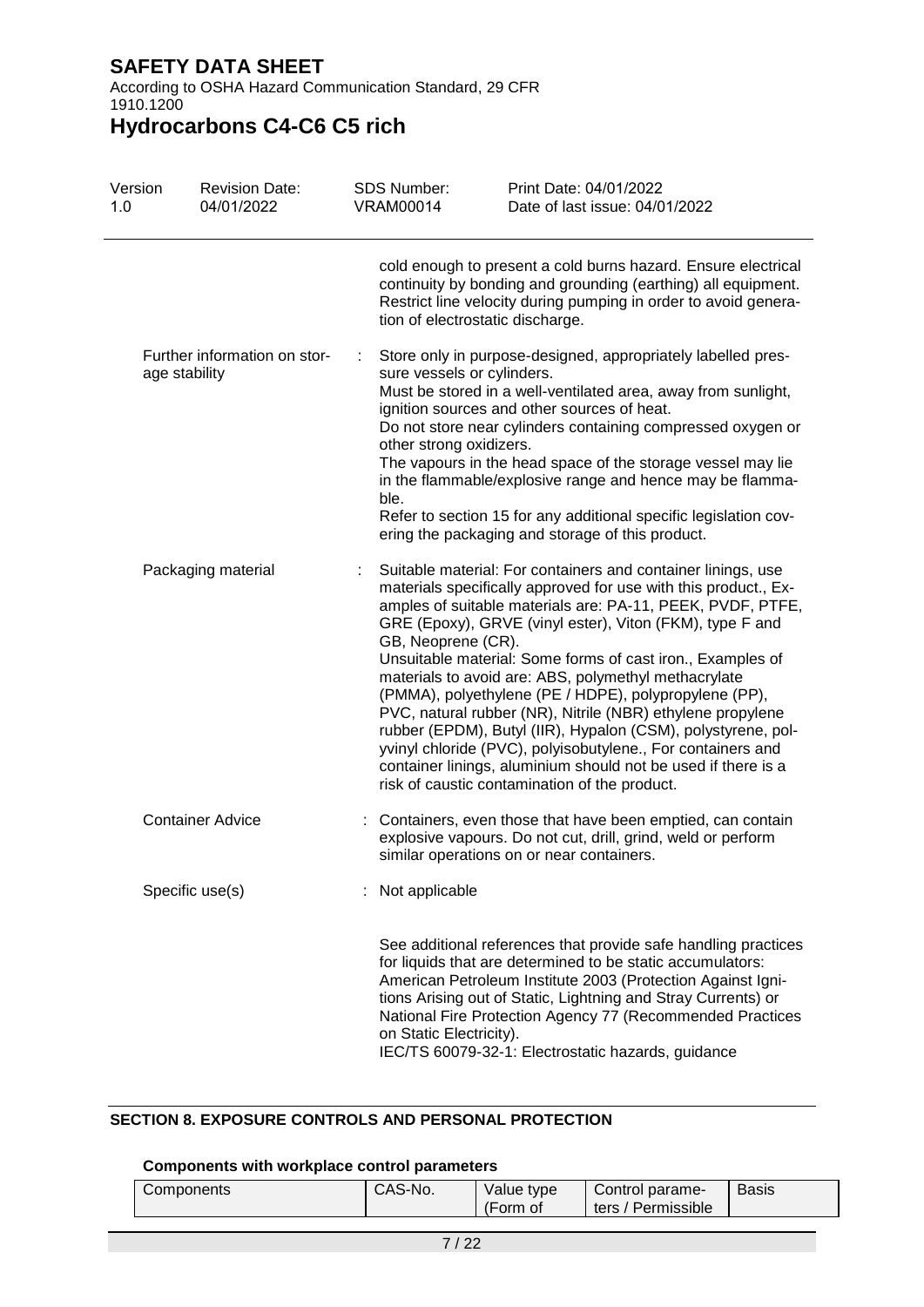According to OSHA Hazard Communication Standard, 29 CFR 1910.1200

# **Hydrocarbons C4-C6 C5 rich**

| Version | <b>Revision Date:</b> | SDS Number: | Print Date: 04/01/2022         |
|---------|-----------------------|-------------|--------------------------------|
| 1.0     | 04/01/2022            | VRAM00014   | Date of last issue: 04/01/2022 |

|                  |                                     | exposure)                 | concentration                                                        |                     |
|------------------|-------------------------------------|---------------------------|----------------------------------------------------------------------|---------------------|
| 1,3-butadiene    | 106-99-0                            | <b>TWA</b>                | 2 ppm                                                                | <b>ACGIH</b>        |
| 1,3-butadiene    |                                     | PEL                       | 1 ppm                                                                | <b>OSHA CARC</b>    |
| 1,3-butadiene    |                                     | <b>STEL</b>               | 5 ppm                                                                | <b>OSHA CARC</b>    |
| 1,3-butadiene    |                                     | <b>TWA</b>                | 1 ppm                                                                | OSHA Z-1            |
| 1,3-butadiene    |                                     | <b>STEL</b>               | 5 ppm                                                                | OSHA <sub>Z-1</sub> |
|                  |                                     |                           |                                                                      |                     |
|                  |                                     |                           |                                                                      |                     |
|                  |                                     |                           |                                                                      |                     |
|                  |                                     |                           |                                                                      |                     |
|                  |                                     |                           |                                                                      |                     |
|                  |                                     |                           |                                                                      |                     |
|                  |                                     |                           |                                                                      |                     |
|                  |                                     |                           |                                                                      |                     |
| benzene          |                                     | <b>TWA</b>                | $0.5$ ppm                                                            | <b>ACGIH</b>        |
| benzene          |                                     | <b>STEL</b>               | $2.5$ ppm                                                            | <b>ACGIH</b>        |
| benzene          |                                     | PEL                       | 1 ppm                                                                | <b>OSHA CARC</b>    |
| benzene          |                                     | <b>STEL</b>               | 5 ppm                                                                | <b>OSHA CARC</b>    |
| benzene          |                                     | <b>TWA</b>                | 10 ppm                                                               | OSHA Z-2            |
| benzene          |                                     | <b>CEIL</b>               | 25 ppm                                                               | OSHA Z-2            |
| benzene          |                                     | Peak                      | 50 ppm                                                               | OSHA Z-2            |
|                  |                                     |                           | (10 minutes)                                                         |                     |
| Hydrogen sulfide | 7783-06-4                           | <b>TWA</b>                | 5 ppm                                                                | 2009/161/EU         |
|                  |                                     |                           | $7$ mg/m $3$                                                         |                     |
|                  |                                     |                           | Further information: This value is for information where there is no |                     |
|                  | national limit value available.     |                           |                                                                      |                     |
| Hydrogen sulfide |                                     | <b>STEL</b>               | 10 ppm                                                               | 2009/161/EU         |
|                  |                                     |                           | 14 mg/m3                                                             |                     |
|                  |                                     |                           | Further information: This value is for information where there is no |                     |
|                  | national limit value available.     |                           |                                                                      |                     |
| Hydrogen sulfide |                                     | <b>STEL</b>               | 5 ppm                                                                | <b>ACGIH</b>        |
|                  |                                     |                           | Further information: Central Nervous System impairment, Upper        |                     |
|                  | <b>Respiratory Tract irritation</b> |                           |                                                                      |                     |
| Hydrogen sulfide |                                     | <b>CEIL</b>               | 20 ppm                                                               | OSHA Z-2            |
|                  |                                     |                           |                                                                      | OSHA Z-2            |
| Hydrogen sulfide |                                     | Peak                      | 50 ppm<br>(10 minutes once                                           |                     |
|                  |                                     |                           | only if no other                                                     |                     |
|                  |                                     |                           |                                                                      |                     |
|                  |                                     |                           | measured expo-                                                       |                     |
|                  |                                     |                           | sure occurs)                                                         | <b>ACGIH</b>        |
| Hydrogen sulfide |                                     | <b>TWA</b><br><b>STEL</b> | 1 ppm                                                                |                     |
| Hydrogen sulfide |                                     |                           | 5 ppm                                                                | <b>ACGIH</b>        |
| carbon monoxide  | 630-08-0                            | <b>TWA</b>                | 25 ppm                                                               | <b>ACGIH</b>        |
| carbon monoxide  |                                     | <b>TWA</b>                | 50 ppm                                                               | OSHA Z-1            |
|                  |                                     |                           | 55 mg/m3                                                             |                     |

#### **Biological occupational exposure limits**

| Components    | CAS-No.  | Control                    | <b>Biological</b> | Sam-      | Permissible        | <b>Basis</b> |
|---------------|----------|----------------------------|-------------------|-----------|--------------------|--------------|
|               |          | parameters                 | specimen          | pling     | concentra-         |              |
|               |          |                            |                   | time      | tion               |              |
| 1.3-butadiene | 106-99-0 | $1,2$ Dihy-                | Urine             | End of    | $2.5 \text{ mg/l}$ | <b>ACGIH</b> |
|               |          | $\frac{d}{dx}$ droxy-4-(N- |                   | shift (As |                    | BEI          |
|               |          | acetylcyste-               |                   | soon as   |                    |              |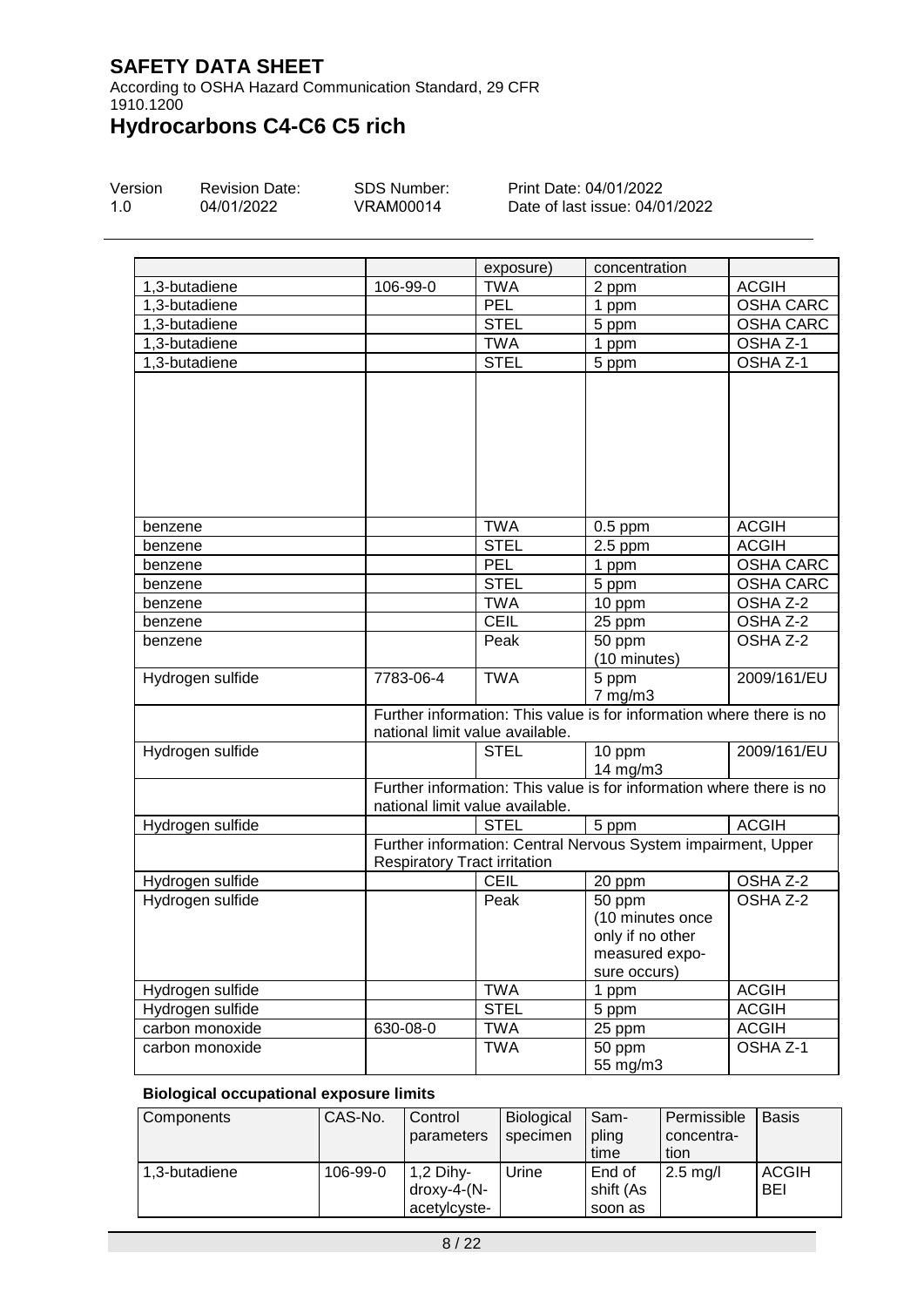According to OSHA Hazard Communication Standard, 29 CFR 1910.1200

# **Hydrocarbons C4-C6 C5 rich**

| Version<br><b>Revision Date:</b><br>1.0<br>04/01/2022 |  |               | SDS Number:<br><b>VRAM00014</b>                              |                                             | Print Date: 04/01/2022<br>Date of last issue: 04/01/2022        |                                            |  |
|-------------------------------------------------------|--|---------------|--------------------------------------------------------------|---------------------------------------------|-----------------------------------------------------------------|--------------------------------------------|--|
|                                                       |  |               | inyl)-butane                                                 |                                             | possible<br>after<br>exposure<br>ceases)                        |                                            |  |
|                                                       |  |               | Mixture of<br>$N-1$ and $N-$<br>2(hydroxybu<br>tenyl) valine | Hemoglo-<br>bin (Hb)<br>adducts in<br>blood | Not criti-<br>cal                                               | 2.5<br>picomoles<br>per gram<br>Hemoglobin |  |
| benzene                                               |  | $71 - 43 - 2$ | S-<br>Phenylmer-<br>capturic<br>acid                         | Urine                                       | End of<br>shift (As<br>soon as<br>possible<br>after<br>exposure | $25 \mu g/g$<br>creatinine                 |  |

ACGIH BEI

| benzene         | 71-43-2        | $S-$<br>Phenylmer-<br>capturic<br>acid                   | Urine                                       | End of<br>shift (As<br>soon as<br>possible<br>after<br>exposure<br>ceases) | $25 \mu g/g$<br>creatinine                 | <b>ACGIH</b><br>BEI        |
|-----------------|----------------|----------------------------------------------------------|---------------------------------------------|----------------------------------------------------------------------------|--------------------------------------------|----------------------------|
|                 |                | t,t-Muconic<br>acid                                      | Urine                                       | End of<br>shift (As<br>soon as<br>possible<br>after<br>exposure<br>ceases) | 500 µg/g<br>creatinine                     | <b>ACGIH</b><br><b>BEI</b> |
| carbon monoxide | $630 - 08 - 0$ | Carboxy-<br>hemoglobin                                   | In blood                                    | End of<br>shift (As<br>soon as<br>possible<br>after<br>exposure<br>ceases) | 3.5 % Hb                                   | <b>ACGIH</b><br><b>BEI</b> |
|                 |                | Carbon<br>monoxide                                       | In end-<br>exhaled<br>air                   | End of<br>shift (As<br>soon as<br>possible<br>after<br>exposure<br>ceases) | 20 ppm                                     | <b>ACGIH</b><br><b>BEI</b> |
| 1,3-butadiene   | 106-99-0       | 1,2 Dihy-<br>droxy-4-(N-<br>acetylcyste-<br>inyl)-butane | Urine                                       | End of<br>shift (As<br>soon as<br>possible<br>after<br>exposure<br>ceases) | $2.5$ mg/l                                 | <b>ACGIH</b><br><b>BEI</b> |
|                 |                | Mixture of<br>N-1 and N-<br>2(hydroxybu<br>tenyl)valine  | Hemoglo-<br>bin (Hb)<br>adducts in<br>blood | Not criti-<br>cal                                                          | 2.5<br>picomoles<br>per gram<br>Hemoglobin | <b>ACGIH</b><br><b>BEI</b> |
| carbon monoxide | 630-08-0       | Carboxy-<br>hemoglobin                                   | In blood                                    | End of<br>shift (As<br>soon as<br>possible<br>after<br>exposure            | 3.5 % Hb                                   | <b>ACGIH</b><br><b>BEI</b> |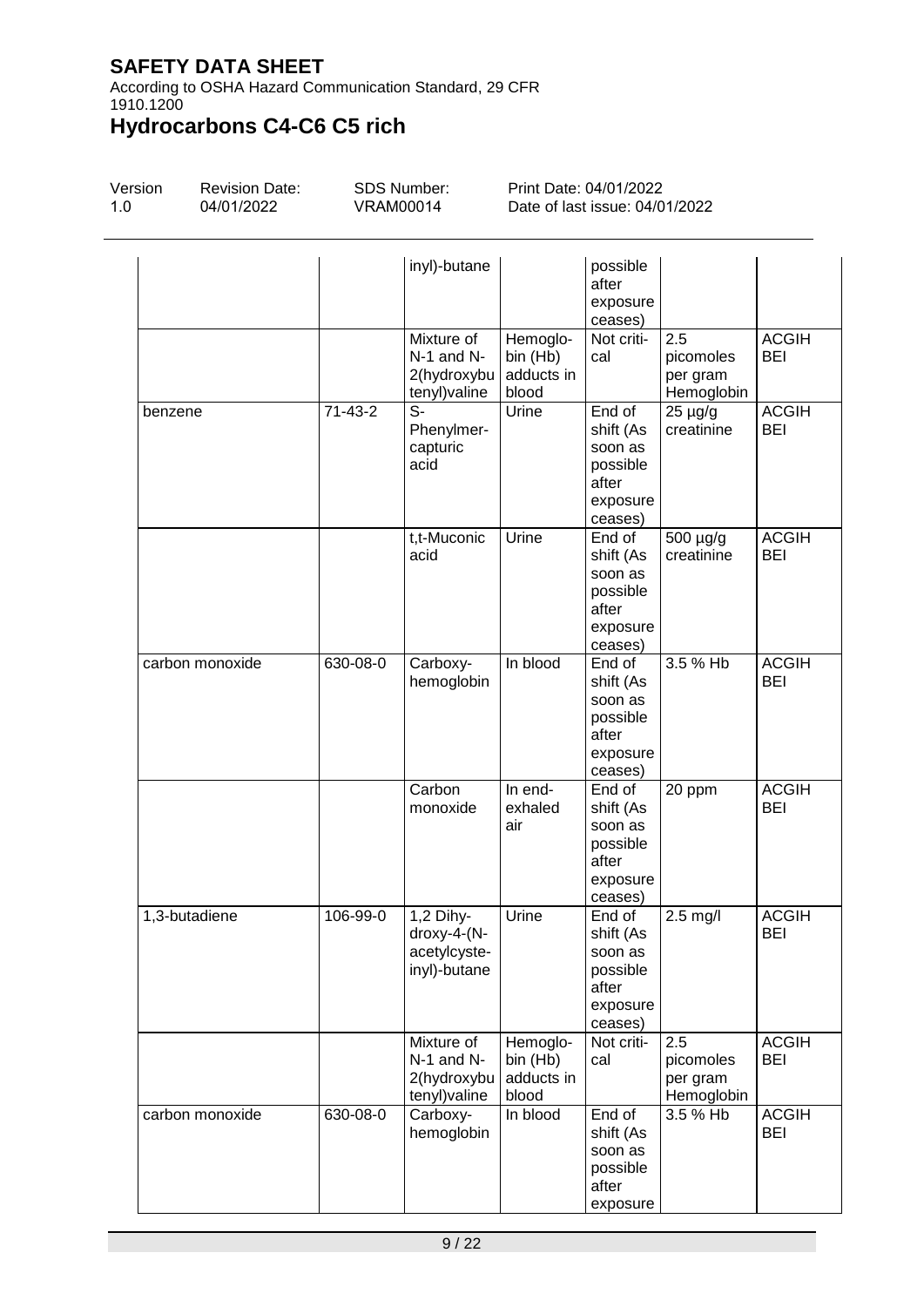According to OSHA Hazard Communication Standard, 29 CFR 1910.1200

### **Hydrocarbons C4-C6 C5 rich**

| Version | <b>Revision Da</b> |
|---------|--------------------|
| 1.0     | 04/01/2022         |

ate:

SDS Number: VRAM00014

Print Date: 04/01/2022 Date of last issue: 04/01/2022

|         |           |                                        |                           | ceases)                                                                    |                            |                     |
|---------|-----------|----------------------------------------|---------------------------|----------------------------------------------------------------------------|----------------------------|---------------------|
|         |           | Carbon<br>monoxide                     | In end-<br>exhaled<br>air | End of<br>shift (As<br>soon as<br>possible<br>after<br>exposure<br>ceases) | 20 ppm                     | <b>ACGIH</b><br>BEI |
| benzene | $71-43-2$ | $S-$<br>Phenylmer-<br>capturic<br>acid | Urine                     | End of<br>shift (As<br>soon as<br>possible<br>after<br>exposure<br>ceases) | $25 \mu g/g$<br>creatinine | <b>ACGIH</b><br>BEI |
|         |           | t,t-Muconic<br>acid                    | Urine                     | End of<br>shift (As<br>soon as<br>possible<br>after<br>exposure<br>ceases) | 500 µg/g<br>creatinine     | <b>ACGIH</b><br>BEI |

#### **Monitoring Methods**

Monitoring of the concentration of substances in the breathing zone of workers or in the general workplace may be required to confirm compliance with an OEL and adequacy of exposure controls. For some substances biological monitoring may also be appropriate.

Validated exposure measurement methods should be applied by a competent person and samples analysed by an accredited laboratory.

Examples of sources of recommended exposure measurement methods are given below or contact the supplier. Further national methods may be available.

National Institute of Occupational Safety and Health (NIOSH), USA: Manual of Analytical Methods http://www.cdc.gov/niosh/

Occupational Safety and Health Administration (OSHA), USA: Sampling and Analytical Methods http://www.osha.gov/

Health and Safety Executive (HSE), UK: Methods for the Determination of Hazardous Substances http://www.hse.gov.uk/

Institut für Arbeitsschutz Deutschen Gesetzlichen Unfallversicherung (IFA) , Germany http://www.dguv.de/inhalt/index.jsp

L'Institut National de Recherche et de Securité, (INRS), France http://www.inrs.fr/accueil

| <b>Engineering measures</b> | The level of protection and types of controls necessary will<br>vary depending upon potential exposure conditions. Select<br>controls based on a risk assessment of local circumstances.<br>Appropriate measures include:<br>Use sealed systems as far as possible.    |
|-----------------------------|------------------------------------------------------------------------------------------------------------------------------------------------------------------------------------------------------------------------------------------------------------------------|
|                             | Firewater monitors and deluge systems are recommended.<br>Adequate explosion-proof ventilation to control airborne con-<br>centrations below the exposure guidelines/limits.<br>Local exhaust ventilation is recommended.<br>Eye washes and showers for emergency use. |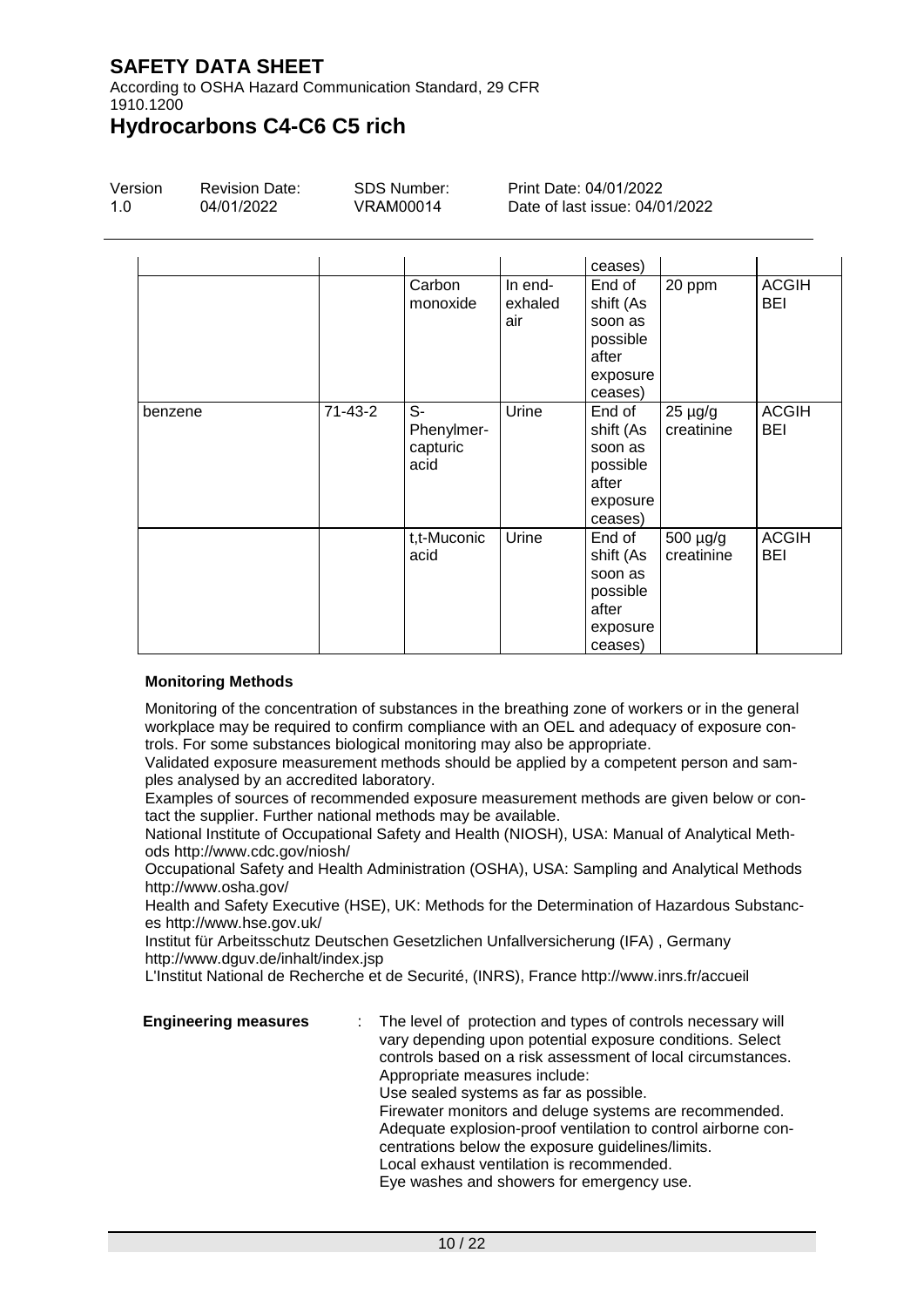According to OSHA Hazard Communication Standard, 29 CFR 1910.1200

### **Hydrocarbons C4-C6 C5 rich**

| Version | <b>Revision Date:</b> | SDS Number: | Print Date: 04/01/2022         |
|---------|-----------------------|-------------|--------------------------------|
| 1 O     | 04/01/2022            | VRAM00014   | Date of last issue: 04/01/2022 |
|         |                       |             |                                |

General Information:

Consider technical advances and process upgrades (including automation) for the elimination of releases. Minimise exposure using measures such as closed systems, dedicated facilities and suitable general/local exhaust ventilation. Drain down systems and clear transfer lines prior to breaking containment. Clean/flush equipment, where possible, prior to maintenance. Where there is potential for exposure: restrict access to authorised persons; provide specific activity training to operators to minimise exposures; wear suitable gloves and coveralls to prevent skin contamination; wear respiratory protection when there is potential for inhalation; clear up spills immediately and dispose of wastes safely.Ensure safe systems of work or equivalent arrangements are in place to manage risks. Regularly inspect, test and maintain all control measures. Consider the need for risk based health surveillance.

Do not ingest. If swallowed then seek immediate medical assistance

#### **Personal protective equipment**

| Respiratory protection | If engineering controls do not maintain airborne concentra-<br>tions to a level which is adequate to protect worker health,<br>select respiratory protection equipment suitable for the spe-<br>cific conditions of use and meeting relevant legislation.<br>Check with respiratory protective equipment suppliers.<br>Where air-filtering respirators are unsuitable (e.g. airborne<br>concentrations are high, risk of oxygen deficiency, confined<br>space) use appropriate positive pressure breathing appa-<br>ratus.<br>Where air-filtering respirators are suitable, select an appro-<br>priate combination of mask and filter.<br>All respiratory protection equipment and use must be in ac-<br>cordance with local regulations.<br>Respirator selection, use and maintenance should be in ac-<br>cordance with the requirements of the OSHA Respiratory<br>Protection Standard, 29 CFR 1910.134. |
|------------------------|------------------------------------------------------------------------------------------------------------------------------------------------------------------------------------------------------------------------------------------------------------------------------------------------------------------------------------------------------------------------------------------------------------------------------------------------------------------------------------------------------------------------------------------------------------------------------------------------------------------------------------------------------------------------------------------------------------------------------------------------------------------------------------------------------------------------------------------------------------------------------------------------------------|
| Hand protection        |                                                                                                                                                                                                                                                                                                                                                                                                                                                                                                                                                                                                                                                                                                                                                                                                                                                                                                            |
| Remarks                | Personal hygiene is a key element of effective hand care.<br>Gloves must only be worn on clean hands. After using<br>gloves, hands should be washed and dried thoroughly. Appli-<br>cation of a non-perfumed moisturizer is recommended. Suit-<br>ability and durability of a glove is dependent on usage, e.g.<br>frequency and duration of contact, chemical resistance of<br>glove material, dexterity. Always seek advice from glove sup-<br>pliers. Contaminated gloves should be replaced. Where hand<br>contact with the product may occur the use of gloves ap-<br>proved to relevant standards (e.g. Europe: EN374, US: F739)<br>made from the following materials may provide suitable<br>chemical protection. Neoprene rubber. Nitrile rubber. If con-                                                                                                                                          |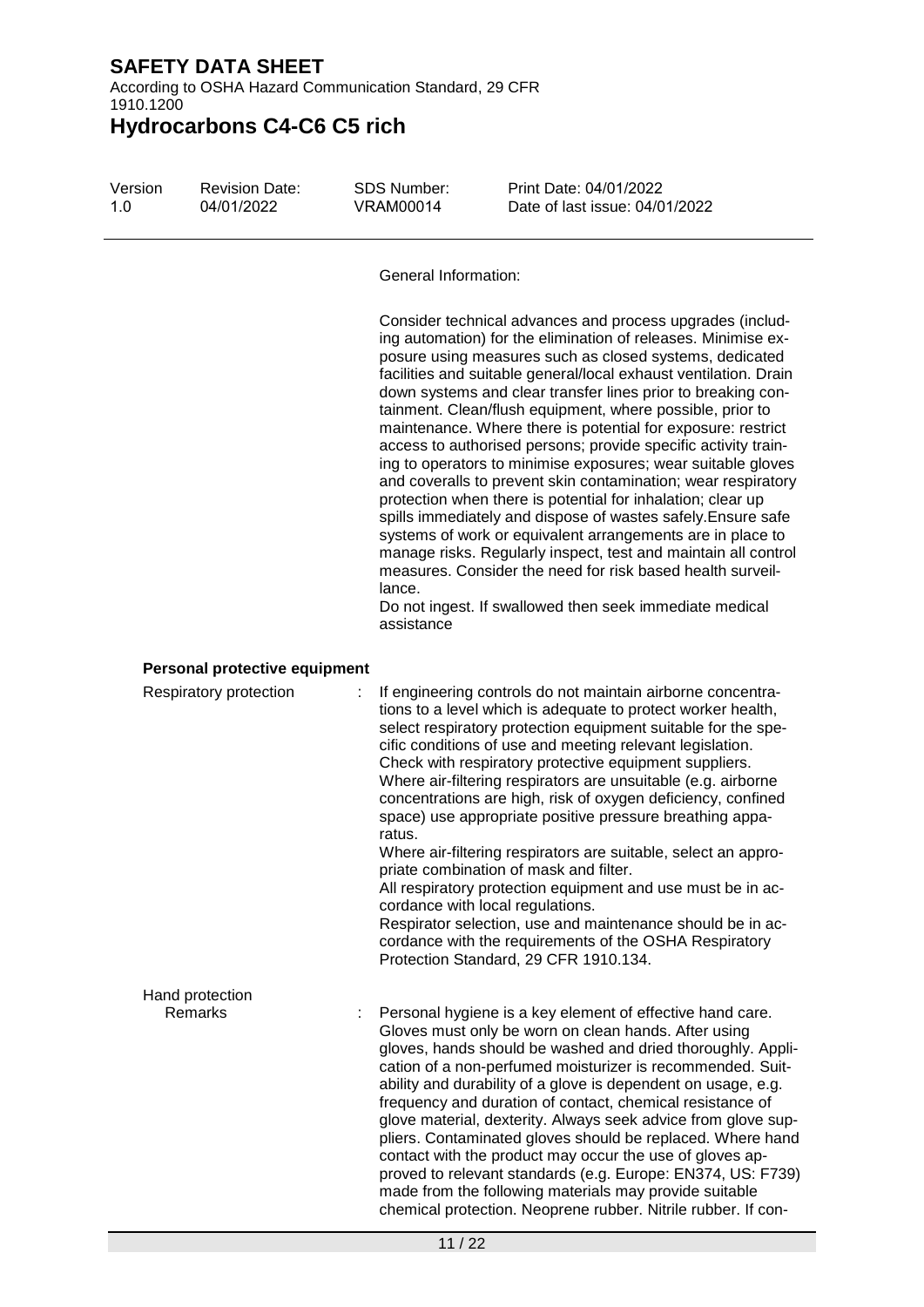According to OSHA Hazard Communication Standard, 29 CFR 1910.1200

# **Hydrocarbons C4-C6 C5 rich**

| Version<br>1.0 |                     | <b>Revision Date:</b><br>04/01/2022                |    | <b>SDS Number:</b><br><b>VRAM00014</b>    | Print Date: 04/01/2022<br>Date of last issue: 04/01/2022                                                                                                                                                                                                                                                                                                                                                                                                                                                                                                                                                                                                                                                                                                              |
|----------------|---------------------|----------------------------------------------------|----|-------------------------------------------|-----------------------------------------------------------------------------------------------------------------------------------------------------------------------------------------------------------------------------------------------------------------------------------------------------------------------------------------------------------------------------------------------------------------------------------------------------------------------------------------------------------------------------------------------------------------------------------------------------------------------------------------------------------------------------------------------------------------------------------------------------------------------|
|                |                     |                                                    |    |                                           | tact with liquefied product is possible or anticipated, gloves<br>should be thermally insulated to prevent cold burns. For con-<br>tinuous contact we recommend gloves with breakthrough<br>time of more than 240 minutes with preference for > 480<br>minutes where suitable gloves can be identified. For short-<br>term/splash protection we recommend the same, but recog-<br>nize that suitable gloves offering this level of protection may<br>not be available and in this case a lower breakthrough time<br>maybe acceptable so long as appropriate maintenance and<br>replacement regimes are followed. Glove thickness is not a<br>good predictor of glove resistance to a chemical as it is de-<br>pendent on the exact composition of the glove material. |
|                | Eye protection      |                                                    |    |                                           | Wear safety glasses and face shield (preferably with a chin<br>guard) if splashes are likely to occur.                                                                                                                                                                                                                                                                                                                                                                                                                                                                                                                                                                                                                                                                |
|                |                     | Skin and body protection                           | ÷. | apron.                                    | Chemical and cold resistant gloves/gauntlets, boots, and                                                                                                                                                                                                                                                                                                                                                                                                                                                                                                                                                                                                                                                                                                              |
|                | Protective measures |                                                    |    |                                           | Personal protective equipment (PPE) should meet recom-<br>mended national standards. Check with PPE suppliers.                                                                                                                                                                                                                                                                                                                                                                                                                                                                                                                                                                                                                                                        |
|                | Hygiene measures    |                                                    |    | Practice good housekeeping.               | Always observe good personal hygiene measures, such as<br>washing hands after handling the material and before eating,<br>drinking, and/or smoking. Routinely wash work clothing and<br>protective equipment to remove contaminants. Discard con-<br>taminated clothing and footwear that cannot be cleaned.                                                                                                                                                                                                                                                                                                                                                                                                                                                          |
|                |                     | <b>Environmental exposure controls</b>             |    |                                           |                                                                                                                                                                                                                                                                                                                                                                                                                                                                                                                                                                                                                                                                                                                                                                       |
|                |                     | General advice                                     |    | vapour.                                   | Local guidelines on emission limits for volatile substances<br>must be observed for the discharge of exhaust air containing                                                                                                                                                                                                                                                                                                                                                                                                                                                                                                                                                                                                                                           |
|                |                     | <b>SECTION 9. PHYSICAL AND CHEMICAL PROPERTIES</b> |    |                                           |                                                                                                                                                                                                                                                                                                                                                                                                                                                                                                                                                                                                                                                                                                                                                                       |
|                | Appearance          |                                                    |    | Liquid under pressure.                    |                                                                                                                                                                                                                                                                                                                                                                                                                                                                                                                                                                                                                                                                                                                                                                       |
|                | Colour              |                                                    |    | colourless                                |                                                                                                                                                                                                                                                                                                                                                                                                                                                                                                                                                                                                                                                                                                                                                                       |
|                | Odour               |                                                    |    | odourless                                 |                                                                                                                                                                                                                                                                                                                                                                                                                                                                                                                                                                                                                                                                                                                                                                       |
|                |                     | <b>Odour Threshold</b>                             |    | Data not available                        |                                                                                                                                                                                                                                                                                                                                                                                                                                                                                                                                                                                                                                                                                                                                                                       |
|                | pH                  |                                                    |    | Not applicable                            |                                                                                                                                                                                                                                                                                                                                                                                                                                                                                                                                                                                                                                                                                                                                                                       |
|                |                     | Melting point/freezing point                       |    | Data not available                        |                                                                                                                                                                                                                                                                                                                                                                                                                                                                                                                                                                                                                                                                                                                                                                       |
|                | range               | Initial boiling point and boiling :                |    | ca. 0 - 100 °C / 32 - 212 °F              |                                                                                                                                                                                                                                                                                                                                                                                                                                                                                                                                                                                                                                                                                                                                                                       |
|                | Flash point         |                                                    |    | $\epsilon$ = -40 °C / $\epsilon$ = -40 °F |                                                                                                                                                                                                                                                                                                                                                                                                                                                                                                                                                                                                                                                                                                                                                                       |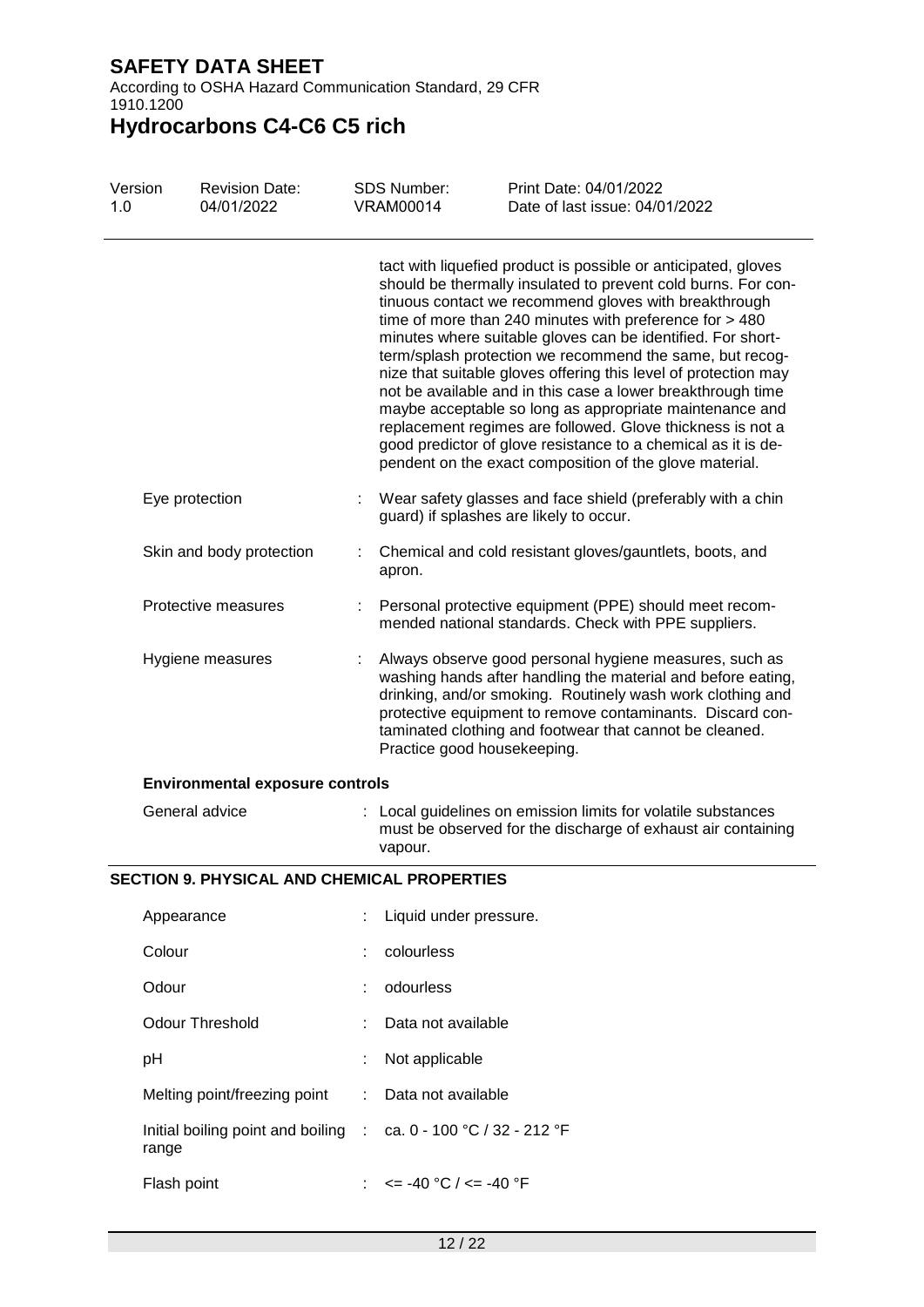According to OSHA Hazard Communication Standard, 29 CFR 1910.1200

# **Hydrocarbons C4-C6 C5 rich**

| Version<br>1.0 |                             | <b>Revision Date:</b><br>04/01/2022                                |    | <b>SDS Number:</b><br><b>VRAM00014</b> | Print Date: 04/01/2022<br>Date of last issue: 04/01/2022 |
|----------------|-----------------------------|--------------------------------------------------------------------|----|----------------------------------------|----------------------------------------------------------|
|                |                             | Evaporation rate                                                   |    | : Data not available                   |                                                          |
|                |                             | Flammability (solid, gas)                                          |    | : Extremely flammable.                 |                                                          |
|                |                             | Upper explosion limit / upper : ca. 15 %(V)<br>flammability limit  |    |                                        |                                                          |
|                |                             | Lower explosion limit / Lower : ca. 1.8 %(V)<br>flammability limit |    |                                        |                                                          |
|                |                             | Vapour pressure                                                    |    | : 9 - 100 kPa (38 °C / 100 °F)         |                                                          |
|                |                             |                                                                    |    | 20 - 180 hPa (50 °C / 122 °F)          |                                                          |
|                |                             | Relative vapour density                                            |    | : Data not available                   |                                                          |
|                | Relative density<br>Density |                                                                    |    | Data not available                     |                                                          |
|                |                             |                                                                    |    |                                        | 500 - 870 kg/m3 (15.0 °C / 59.0 °F)                      |
|                | Solubility(ies)             | Water solubility                                                   | ÷. | negligible                             |                                                          |
|                |                             | Solubility in other solvents :                                     |    | Data not available                     |                                                          |
|                | octanol/water               | Partition coefficient: n-                                          |    | : Data not available                   |                                                          |
|                |                             | Auto-ignition temperature : > 200 °C / > 392 °F                    |    |                                        |                                                          |
|                |                             | Decomposition temperature : Data not available                     |    |                                        |                                                          |
|                | Viscosity                   | Viscosity, kinematic                                               |    |                                        | : $0.25 - 0.75$ mm2/s (40.0 °C / 104.0 °F)               |
|                |                             | <b>Explosive properties</b>                                        |    |                                        | Classification Code: NOT CLASS: Not classified           |

### **SECTION 10. STABILITY AND REACTIVITY**

| Reactivity          | : No, product will not become self-reactive.                                              |
|---------------------|-------------------------------------------------------------------------------------------|
| Chemical stability  | Stable under normal conditions of use.                                                    |
| tions               | Possibility of hazardous reac- : No. Hazardous, exothermical polymerization cannot occur. |
| Conditions to avoid | Heat, open flames, sparks and flammable atmospheres.                                      |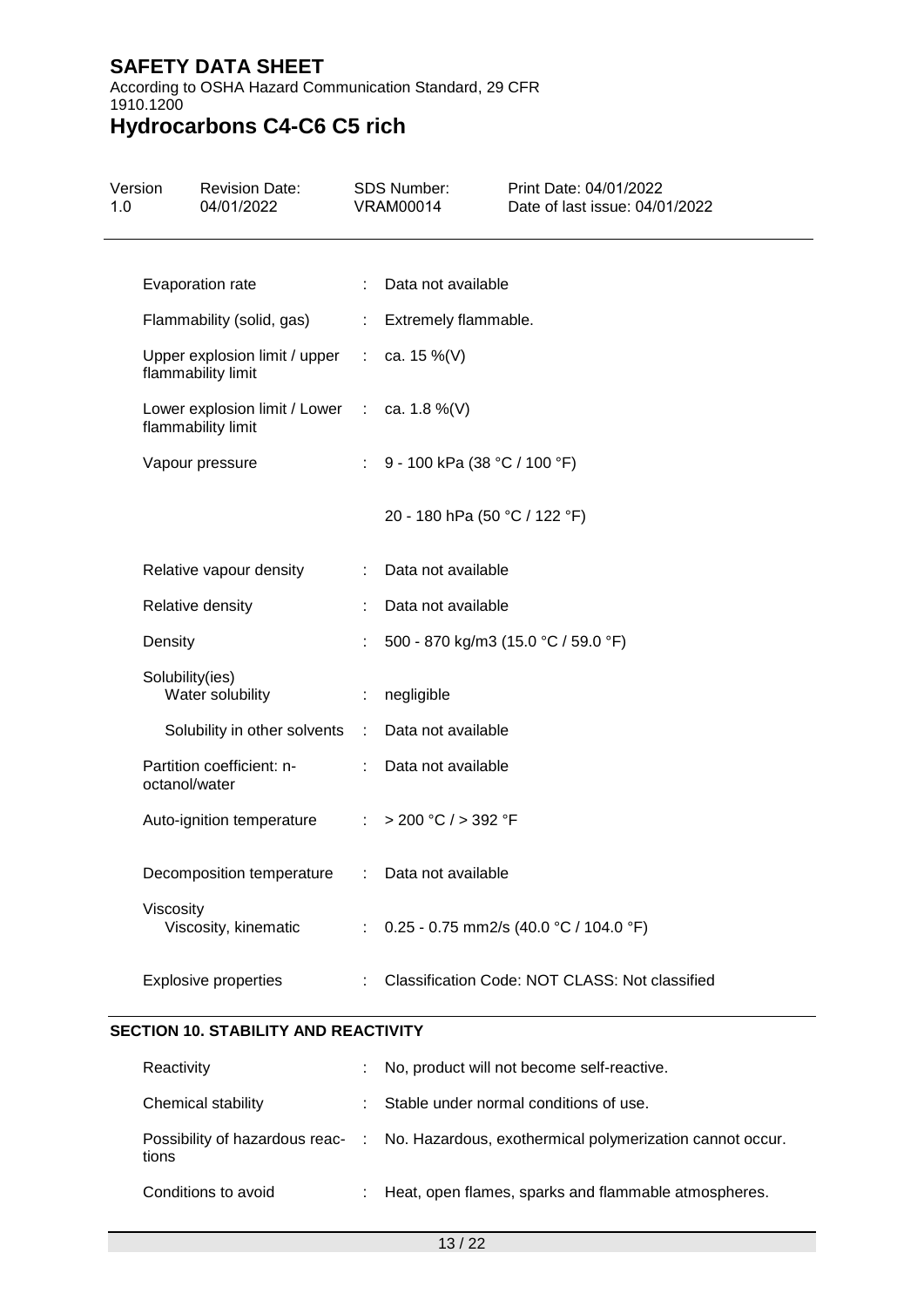According to OSHA Hazard Communication Standard, 29 CFR 1910.1200

# **Hydrocarbons C4-C6 C5 rich**

| Version<br>1.0                                                                    |                                                                                                             | <b>Revision Date:</b><br>04/01/2022          |  | <b>SDS Number:</b><br><b>VRAM00014</b>                                                              | Print Date: 04/01/2022<br>Date of last issue: 04/01/2022                                                                                                                                                                                                 |  |
|-----------------------------------------------------------------------------------|-------------------------------------------------------------------------------------------------------------|----------------------------------------------|--|-----------------------------------------------------------------------------------------------------|----------------------------------------------------------------------------------------------------------------------------------------------------------------------------------------------------------------------------------------------------------|--|
|                                                                                   |                                                                                                             |                                              |  | tricity.                                                                                            | In certain circumstances product can ignite due to static elec-                                                                                                                                                                                          |  |
|                                                                                   |                                                                                                             | Incompatible materials                       |  | Oxidizing agents                                                                                    |                                                                                                                                                                                                                                                          |  |
|                                                                                   | Hazardous decomposition<br>products                                                                         |                                              |  | Hazardous decomposition products are not expected to form<br>during normal storage.                 |                                                                                                                                                                                                                                                          |  |
|                                                                                   |                                                                                                             | <b>SECTION 11. TOXICOLOGICAL INFORMATION</b> |  |                                                                                                     |                                                                                                                                                                                                                                                          |  |
|                                                                                   |                                                                                                             | Basis for assessment                         |  | ponent(s).                                                                                          | Information given is based on product data, a knowledge of<br>the components and the toxicology of similar products.<br>Unless indicated otherwise, the data presented is representa-<br>tive of the product as a whole, rather than for individual com- |  |
|                                                                                   | Information on likely routes of exposure<br>tact.                                                           |                                              |  |                                                                                                     | Inhalation is the primary route of exposure although exposure may occur through skin or eye con-                                                                                                                                                         |  |
|                                                                                   |                                                                                                             | <b>Acute toxicity</b>                        |  |                                                                                                     |                                                                                                                                                                                                                                                          |  |
|                                                                                   | <b>Product:</b>                                                                                             |                                              |  |                                                                                                     |                                                                                                                                                                                                                                                          |  |
|                                                                                   |                                                                                                             | Acute oral toxicity                          |  | : Remarks: Not applicable                                                                           |                                                                                                                                                                                                                                                          |  |
|                                                                                   |                                                                                                             | Acute inhalation toxicity                    |  | : LC 50 (Rat): Exposure time: 4 h<br>Remarks: Harmful if inhaled.<br>$LC50 > 2500 - \le 20000$ ppmV |                                                                                                                                                                                                                                                          |  |
|                                                                                   |                                                                                                             | Acute dermal toxicity                        |  | : Remarks: Not applicable                                                                           |                                                                                                                                                                                                                                                          |  |
|                                                                                   |                                                                                                             | <b>Skin corrosion/irritation</b>             |  |                                                                                                     |                                                                                                                                                                                                                                                          |  |
| Product:<br>Remarks: Not irritating to skin.<br>Serious eye damage/eye irritation |                                                                                                             |                                              |  |                                                                                                     |                                                                                                                                                                                                                                                          |  |
|                                                                                   |                                                                                                             |                                              |  |                                                                                                     |                                                                                                                                                                                                                                                          |  |
|                                                                                   | <b>Product:</b><br>Remarks: Irritating to eyes. (Hydrogen Sulfide)                                          |                                              |  |                                                                                                     |                                                                                                                                                                                                                                                          |  |
| Respiratory or skin sensitisation                                                 |                                                                                                             |                                              |  |                                                                                                     |                                                                                                                                                                                                                                                          |  |
|                                                                                   | Product:<br>Remarks: Not a sensitiser.<br>Based on available data, the classification criteria are not met. |                                              |  |                                                                                                     |                                                                                                                                                                                                                                                          |  |

#### **Germ cell mutagenicity**

#### **Product:**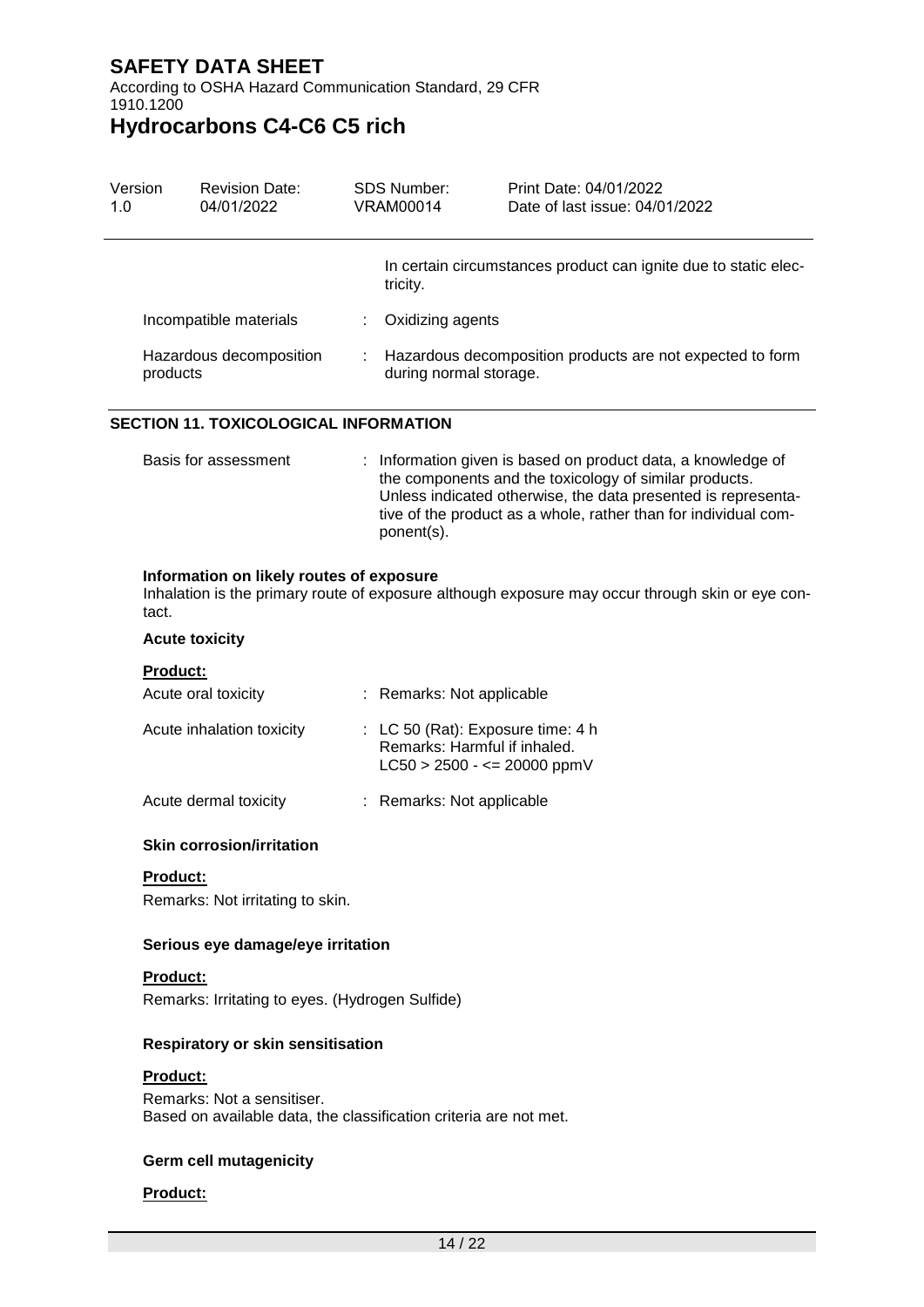According to OSHA Hazard Communication Standard, 29 CFR 1910.1200

## **Hydrocarbons C4-C6 C5 rich**

| Version | <b>Revision Date:</b> | SDS Number: | Print Date: 04/01/2022         |
|---------|-----------------------|-------------|--------------------------------|
| 1.0     | 04/01/2022            | VRAM00014   | Date of last issue: 04/01/2022 |

: Remarks: May cause heritable genetic damage, Mutagen classification based on Butadiene content at >= 0.1%., Contains benzene.

#### **Carcinogenicity**

#### **Product:**

Remarks: Causes cancer in laboratory animals., Carcinogen classification based on Butadiene content at  $>= 0.1\%$ .

Remarks: Contains Benzene, CAS # 71-43-2., Known human carcinogen.

:

Remarks: Contains Benzene, CAS # 71-43-2., May cause leukaemia (AML - acute myelogenous leukaemia).

| <b>IARC</b> | Group 1: Carcinogenic to humans        |               |
|-------------|----------------------------------------|---------------|
|             | 1,3-butadiene                          | 106-99-0      |
|             | benzene                                | $71 - 43 - 2$ |
| <b>OSHA</b> | OSHA specifically regulated carcinogen |               |
|             | 1,3-butadiene                          | 106-99-0      |
|             | benzene                                | $71 - 43 - 2$ |
| <b>NTP</b>  | Known to be human carcinogen           |               |
|             | 1,3-butadiene                          | 106-99-0      |
|             | benzene                                | $71 - 43 - 2$ |

#### **Reproductive toxicity**

**Product:**

Remarks: Causes foetotoxicity in animals at doses which are maternally toxic.

#### **STOT - single exposure**

#### **Product:**

Remarks: Contains hydrogen sulphide., Inhalation of vapours or mists may cause irritation to the respiratory system.

#### **STOT - repeated exposure**

#### **Product:**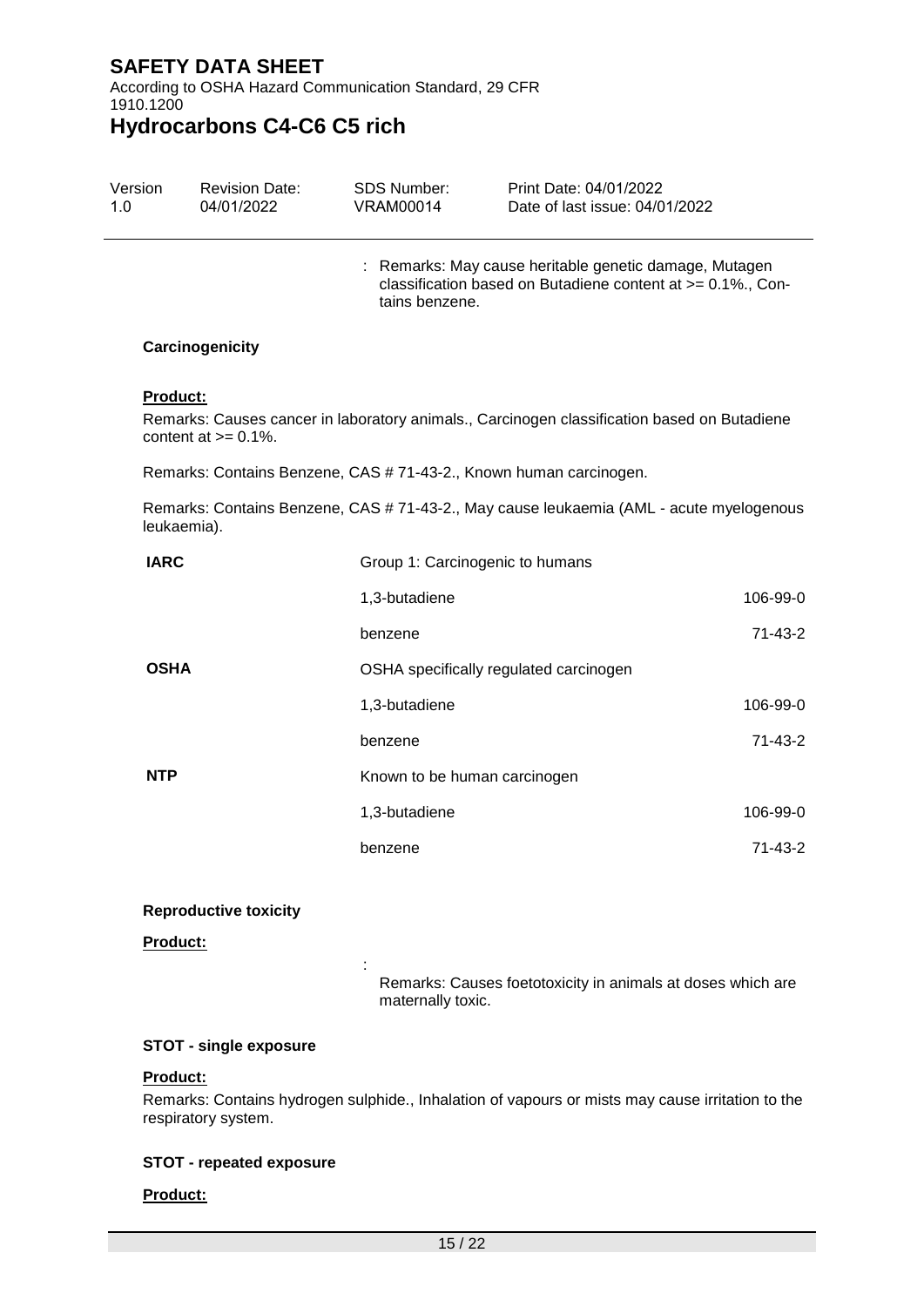According to OSHA Hazard Communication Standard, 29 CFR 1910.1200

## **Hydrocarbons C4-C6 C5 rich**

| Version | <b>Revision Date:</b> | <b>SDS Number:</b> | Print Date: |
|---------|-----------------------|--------------------|-------------|
| 1.0     | 04/01/2022            | VRAM00014          | Date of las |

04/01/2022 t issue: 04/01/2022

Remarks: May cause damage to organs or organ systems through prolonged or repeated exposure., Blood

#### **Aspiration toxicity**

#### **Product:**

Not an aspiration hazard.

#### **Further information**

#### **Product:**

Remarks: H2S has a broad range of effects dependent on the airborne concentration and length of exposure: 0.02 ppm odour threshold, smell of rotten eggs; 10 ppm eye and respiratory tract irritation; 100 ppm coughing, headache, dizziness, nausea, eye irritation, loss of sense of smell in minutes; 200 ppm potential for pulmonary oedema after >20-30 minutes; 500 ppm loss of consciousness after short exposures, potential for respiratory arrest; >1000ppm immediate loss of consciousness, may lead rapidly to death, prompt cardiopulmonary resuscitation may be required. Do not depend on sense of smell for warning. H2S causes rapid olfactory fatigue (deadens sense of smell). There is no evidence that H2S will accumulate in the body tissue after repeated exposure., Rapid release of gases which are liquids under pressure may cause frost burns of exposed tissues (skin, eye) due to evaporative cooling., High gas concentrations will displace available air; unconsciousness and death may occur suddenly from lack of oxygen., Exposure to very high concentrations of similar materials has been associated with irregular heart rhythms and cardiac arrest.

Remarks: Classifications by other authorities under varying regulatory frameworks may exist.

#### **SECTION 12. ECOLOGICAL INFORMATION**

| Basis for assessment                                                         | : Information given is based on product testing, and/or similar<br>products, and/or components.<br>Unless indicated otherwise, the data presented is representa-<br>tive of the product as a whole, rather than for individual com-<br>ponent(s).<br>Physical properties indicate that petroleum gases will rapidly<br>volatilise from the aquatic environment and that acute and<br>chronic effects would not be observed in practice. |
|------------------------------------------------------------------------------|-----------------------------------------------------------------------------------------------------------------------------------------------------------------------------------------------------------------------------------------------------------------------------------------------------------------------------------------------------------------------------------------------------------------------------------------|
| <b>Ecotoxicity</b>                                                           |                                                                                                                                                                                                                                                                                                                                                                                                                                         |
| <b>Product:</b><br>Toxicity to fish (Acute toxici-<br>ty)                    | Remarks: Practically non toxic:<br>$LL/EL/IL50 > 100$ mg/l                                                                                                                                                                                                                                                                                                                                                                              |
| Toxicity to daphnia and other :<br>aquatic invertebrates (Acute<br>toxicity) | Remarks: Practically non toxic:<br>$LL/EL/IL50 > 100$ mg/l                                                                                                                                                                                                                                                                                                                                                                              |
| Toxicity to algae (Acute tox-<br>icity)                                      | Remarks: Practically non toxic:                                                                                                                                                                                                                                                                                                                                                                                                         |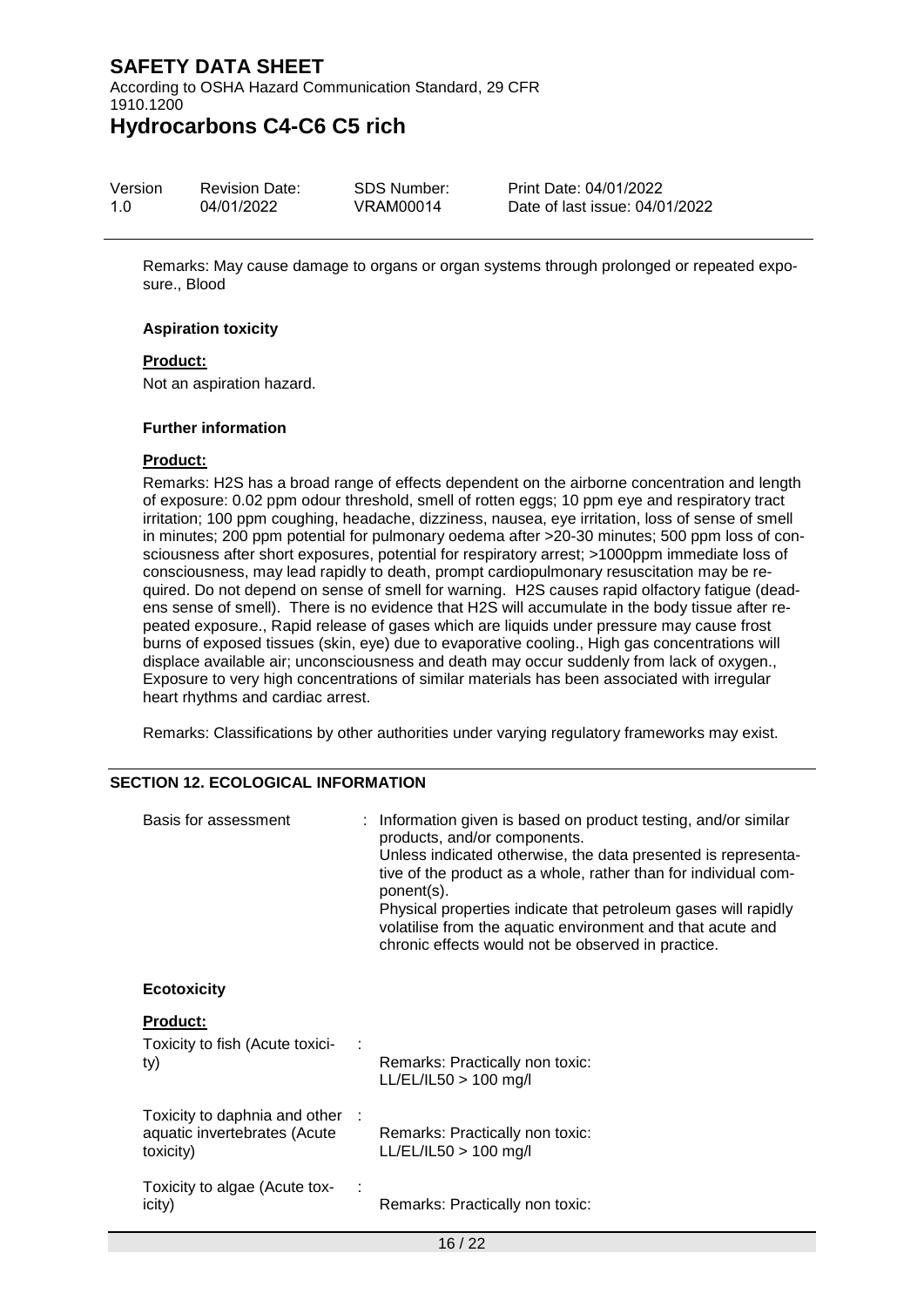According to OSHA Hazard Communication Standard, 29 CFR 1910.1200

# **Hydrocarbons C4-C6 C5 rich**

| Version         | <b>Revision Date:</b><br>04/01/2022                              |   | SDS Number:<br>VRAM00014    | Print Date: 04/01/2022<br>Date of last issue: 04/01/2022                                                                  |
|-----------------|------------------------------------------------------------------|---|-----------------------------|---------------------------------------------------------------------------------------------------------------------------|
|                 |                                                                  |   | LL/EL/IL50 > 100 mg/l       |                                                                                                                           |
| icity)          | Toxicity to fish (Chronic tox-                                   |   | Remarks: Data not available |                                                                                                                           |
| ic toxicity)    | Toxicity to daphnia and other :<br>aquatic invertebrates (Chron- |   | Remarks: Data not available |                                                                                                                           |
|                 | Toxicity to microorganisms<br>(Acute toxicity)                   | ÷ | Practically non toxic:      | Remarks: LL/EL/IL50 > 100 mg/l<br>Based on available data, the classification criteria are not met.                       |
|                 | <b>Persistence and degradability</b>                             |   |                             |                                                                                                                           |
| <b>Product:</b> |                                                                  |   |                             |                                                                                                                           |
|                 | Biodegradability                                                 |   | Readily biodegradable.      | Remarks: Oxidises rapidly by photo-chemical reactions in air.                                                             |
|                 | <b>Bioaccumulative potential</b>                                 |   |                             |                                                                                                                           |
| <b>Product:</b> |                                                                  |   |                             |                                                                                                                           |
|                 | Bioaccumulation                                                  |   |                             | Remarks: Does not bioaccumulate significantly.                                                                            |
|                 | <b>Mobility in soil</b>                                          |   |                             |                                                                                                                           |
| <b>Product:</b> |                                                                  |   |                             |                                                                                                                           |
| Mobility        |                                                                  |   | found.                      | Remarks: Because of their extreme volatility, air is the only<br>environmental compartment that hydrocarbon gases will be |
|                 | Other adverse effects                                            |   |                             |                                                                                                                           |
| <b>Product:</b> |                                                                  |   |                             |                                                                                                                           |
| mation          | Additional ecological infor-                                     |   |                             | In view of the high rate of loss from solution, the product is<br>unlikely to pose a significant hazard to aquatic life.  |

#### **SECTION 13. DISPOSAL CONSIDERATIONS**

| <b>Disposal methods</b> |                                                                                                                                                                                                                                                                                                                                                                                                                                                                                                                                                                                     |
|-------------------------|-------------------------------------------------------------------------------------------------------------------------------------------------------------------------------------------------------------------------------------------------------------------------------------------------------------------------------------------------------------------------------------------------------------------------------------------------------------------------------------------------------------------------------------------------------------------------------------|
| Waste from residues     | It is the responsibility of the waste generator to determine the<br>toxicity and physical properties of the material generated to<br>determine the proper waste classification and disposal meth-<br>ods in compliance with applicable regulations.<br>Waste arising from a spillage or tank cleaning should be dis-<br>posed of in accordance with prevailing regulations, preferably<br>to a recognised collector or contractor. The competence of the<br>collector or contractor should be established beforehand.<br>Do not dispose into the environment, in drains or in water |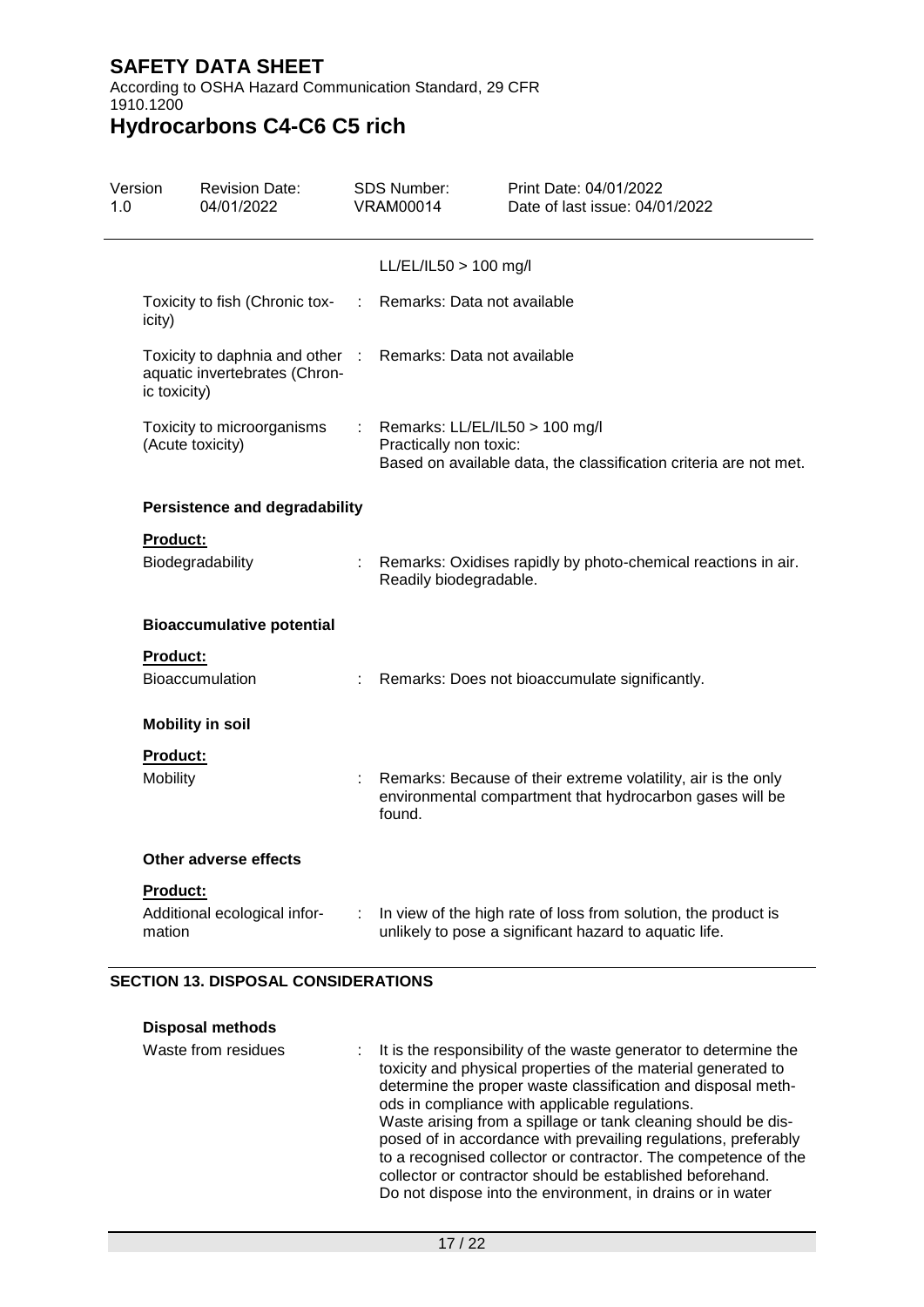According to OSHA Hazard Communication Standard, 29 CFR 1910.1200

## **Hydrocarbons C4-C6 C5 rich**

| Version<br>1.0         | <b>Revision Date:</b><br>04/01/2022 | <b>SDS Number:</b><br><b>VRAM00014</b>         | Print Date: 04/01/2022<br>Date of last issue: 04/01/2022                                                                                                                                                                                                                                                                                                                                                                                                                               |
|------------------------|-------------------------------------|------------------------------------------------|----------------------------------------------------------------------------------------------------------------------------------------------------------------------------------------------------------------------------------------------------------------------------------------------------------------------------------------------------------------------------------------------------------------------------------------------------------------------------------------|
|                        |                                     | courses<br>contact the supplier.               | Given the nature and uses of this product, the need for dis-<br>posal seldom arises. If necessary, dispose by controlled com-<br>bustion in purpose-designed equipment. If this is not possible,                                                                                                                                                                                                                                                                                       |
| Contaminated packaging |                                     | Drain container thoroughly.<br>÷<br>container. | After draining, vent in a safe place away from sparks and fire.<br>Residues may cause an explosion hazard.<br>Do not pollute the soil, water or environment with the waste<br>Return part-used or empty cylinders to the supplier.<br>For tanks seek specialist advice from suppliers.<br>Dispose in accordance with prevailing regulations, preferably<br>to a recognized collector or contractor. The competence of<br>the collector or contractor should be established beforehand. |
| Remarks                | <b>Local legislation</b>            |                                                | Disposal should be in accordance with applicable regional,<br>national, and local laws and regulations.<br>Local regulations may be more stringent than regional or na-<br>tional requirements and must be complied with.                                                                                                                                                                                                                                                              |

#### **SECTION 14. TRANSPORT INFORMATION**

#### **National Regulations**

|                                  | US Department of Transportation Classification (49 CFR Parts 171-180) |  |  |  |  |  |
|----------------------------------|-----------------------------------------------------------------------|--|--|--|--|--|
| UN/ID/NA number                  | : UN 3160                                                             |  |  |  |  |  |
| Proper shipping name             | : LIQUEFIED GAS, TOXIC, FLAMMABLE, N.O.S.                             |  |  |  |  |  |
|                                  | (Hydrogen sulphide)                                                   |  |  |  |  |  |
| Class                            | $\div$ 2.3                                                            |  |  |  |  |  |
| Subsidiary risk                  | $\therefore$ 2.1                                                      |  |  |  |  |  |
| Packing group                    | : Not Assigned                                                        |  |  |  |  |  |
| Labels                           | : 2.3(2.1)                                                            |  |  |  |  |  |
| <b>ERG Code</b>                  | : 115                                                                 |  |  |  |  |  |
| Marine pollutant                 | : no                                                                  |  |  |  |  |  |
| <b>International Regulations</b> |                                                                       |  |  |  |  |  |
| <b>IATA-DGR</b>                  |                                                                       |  |  |  |  |  |
| UN/ID No.                        | : UN 3160 (Not permitted for transport)                               |  |  |  |  |  |
| Proper shipping name             | : LIQUEFIED GAS, TOXIC, FLAMMABLE, N.O.S.<br>(Hydrogen sulphide)      |  |  |  |  |  |
| Class                            | $\div$ 2.3                                                            |  |  |  |  |  |
| Packing group                    | : Not Assigned                                                        |  |  |  |  |  |
| <b>IMDG-Code</b>                 |                                                                       |  |  |  |  |  |
| UN number                        | $\pm$ UN 3160                                                         |  |  |  |  |  |
| Proper shipping name             | LIQUEFIED GAS, TOXIC, FLAMMABLE, N.O.S.<br>(Hydrogen sulphide)        |  |  |  |  |  |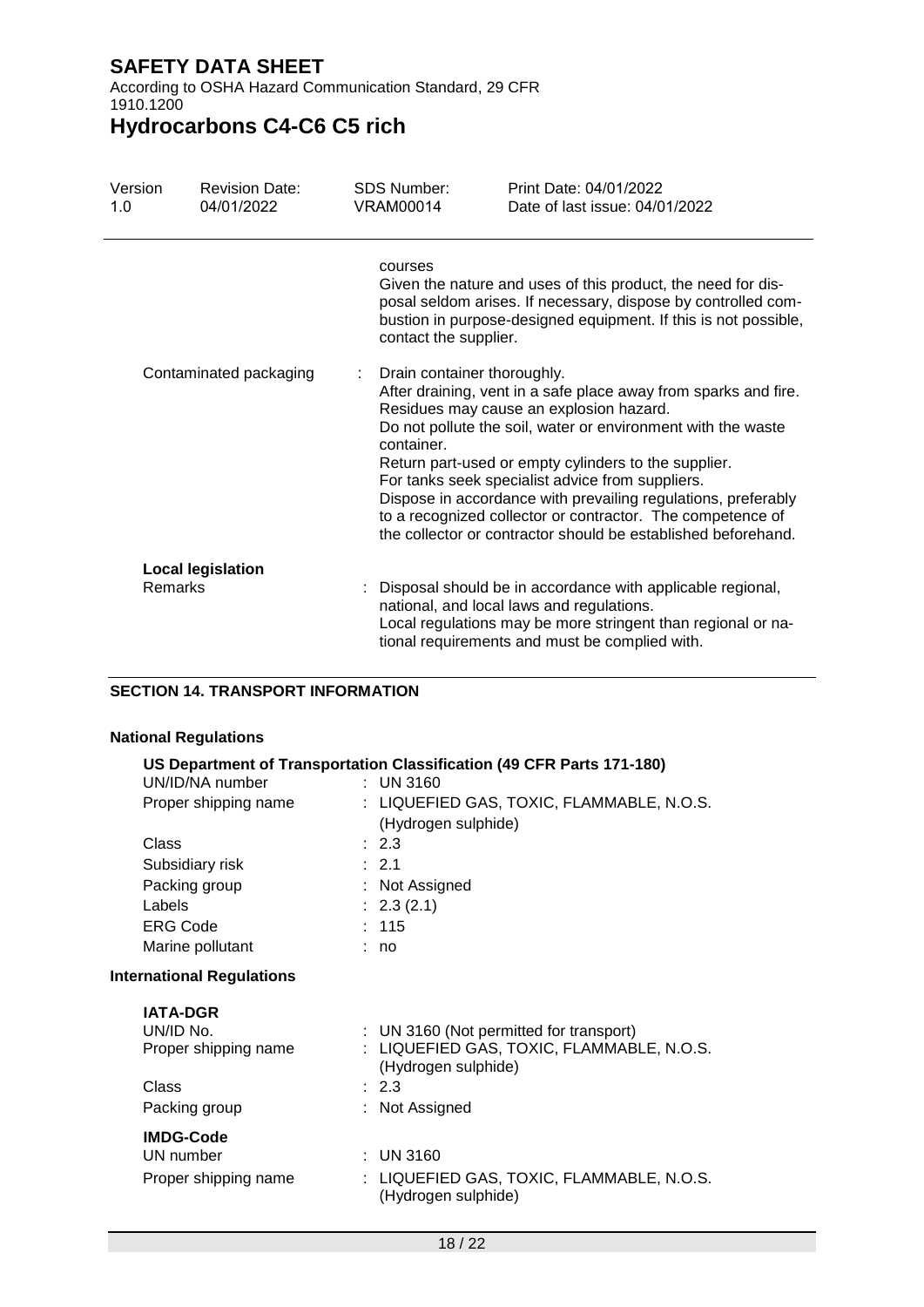According to OSHA Hazard Communication Standard, 29 CFR 1910.1200

### **Hydrocarbons C4-C6 C5 rich**

| Version                          | <b>Revision Date:</b>               | <b>SDS Number:</b>                                                           | Print Date: 04/01/2022         |
|----------------------------------|-------------------------------------|------------------------------------------------------------------------------|--------------------------------|
| 1.0                              | 04/01/2022                          | VRAM00014                                                                    | Date of last issue: 04/01/2022 |
| Class<br>Packing group<br>Labels | Subsidiary risk<br>Marine pollutant | $\therefore$ 2.3<br>$\therefore$ 2.1<br>: Not Assigned<br>: 2.3(2.1)<br>: no |                                |

#### **Transport in bulk according to Annex II of MARPOL 73/78 and the IBC Code**

Not applicable for product as supplied. MARPOL Annex 1 rules apply for bulk shipments by sea.

#### **Special precautions for user**

Remarks : Special Precautions: Refer to Chapter 7, Handling & Storage, for special precautions which a user needs to be aware of or needs to comply with in connection with transport.

#### **SECTION 15. REGULATORY INFORMATION**

#### **EPCRA - Emergency Planning and Community Right-to-Know Act**

#### **CERCLA Reportable Quantity**

| Components    | CAS-No.       |       | Component RQ   Calculated product RQ |
|---------------|---------------|-------|--------------------------------------|
|               |               | (lbs) | (lbs)                                |
| 1.3-butadiene | 106-99-0      | 10    | 200                                  |
| benzene       | $71 - 43 - 2$ | 10    | 10 (D018)                            |

\*: Vertex HSSE classifies this material as an "oil" under the CERCLA Petroleum Exclusion, therefore re-leases to the environment are not reportable under CERCLA., The components with RQs are given for information.

#### **SARA 304 Extremely Hazardous Substances Reportable Quantity**

This material does not contain any components with a section 304 EHS RQ.

#### **SARA 302 Extremely Hazardous Substances Threshold Planning Quantity**

This material does not contain any components with a section 302 EHS TPQ.

| SARA 311/312 Hazards | : Flammable (gases, aerosols, liquids, or solids)<br>Gases under pressure<br>Carcinogenicity<br>Germ cell mutagenicity<br>Reproductive toxicity<br>Acute toxicity (any route of exposure)<br>Specific target organ toxicity (single or repeated exposure) |          |                  |
|----------------------|-----------------------------------------------------------------------------------------------------------------------------------------------------------------------------------------------------------------------------------------------------------|----------|------------------|
| <b>SARA 313</b>      | : The following components are subject to reporting levels es-<br>tablished by SARA Title III, Section 313:                                                                                                                                               |          |                  |
|                      | 1.3-butadiene                                                                                                                                                                                                                                             | 106-99-0 | $>= 5 - < 10 \%$ |
|                      | benzene                                                                                                                                                                                                                                                   | 71-43-2  | $>= 0.1 - 1\%$   |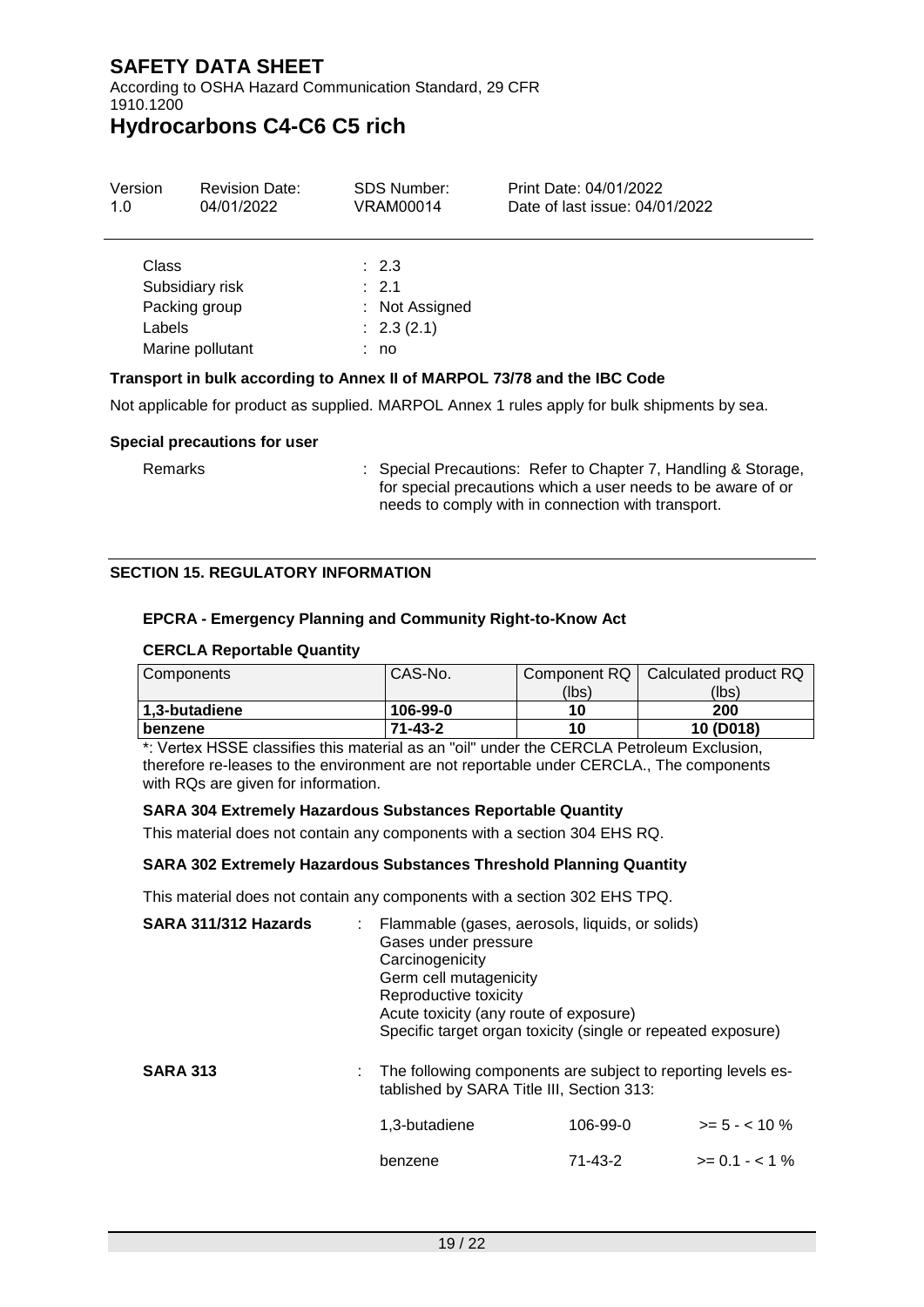According to OSHA Hazard Communication Standard, 29 CFR 1910.1200

### **Hydrocarbons C4-C6 C5 rich**

| Version | <b>Revision Date:</b> | SDS Number: | Print Date: 04/01/2022         |
|---------|-----------------------|-------------|--------------------------------|
| 1.0     | 04/01/2022            | VRAM00014   | Date of last issue: 04/01/2022 |

#### **Clean Water Act**

The following Hazardous Chemicals are listed under the U.S. CleanWater Act, Section 311, Table 117.3:

| Hydrogen sulfide | 7783-06-4 | 0.9999 % |
|------------------|-----------|----------|
| benzene          | 71-43-2   | $0.3\%$  |

#### **US State Regulations**

#### **Pennsylvania Right To Know**

| 1.3-butadiene    | 106-99-0  |
|------------------|-----------|
| carbon monoxide  | 630-08-0  |
| Hydrogen sulfide | 7783-06-4 |
| benzene          | 71-43-2   |
|                  |           |

#### **California Prop. 65**

WARNING: This product can expose you to chemicals including 1,3-butadiene, benzene, which is/are known to the State of California to cause cancer and birth defects or other reproductive harm. For more information go to www.P65Warnings.ca.gov.

| <b>California List of Hazardous Substances</b> |          |
|------------------------------------------------|----------|
| 1.3-butadiene                                  | 106-99-0 |
| <b>California Regulated Carcinogens</b>        |          |
| 1.3-butadiene                                  | 106-99-0 |
| benzene                                        | 71-43-2  |
|                                                |          |

#### **Other regulations:**

The regulatory information is not intended to be comprehensive. Other regulations may apply to this material.

#### **SECTION 16. OTHER INFORMATION**

#### **Further information**

NFPA Rating (Health, Fire, Reac-2, 4, 0 tivity)

#### **Full text of other abbreviations**

| 2009/161/EU        | 2009/161/EU                                                 |
|--------------------|-------------------------------------------------------------|
| <b>ACGIH</b>       | : USA. ACGIH Threshold Limit Values (TLV)                   |
| <b>ACGIH BEI</b>   | ACGIH - Biological Exposure Indices (BEI)                   |
| <b>OSHA CARC</b>   | : OSHA Specifically Regulated Chemicals/Carcinogens         |
| OSHA Z-1           | : USA. Occupational Exposure Limits (OSHA) - Table Z-1 Lim- |
|                    | its for Air Contaminants                                    |
| OSHA Z-2           | : USA. Occupational Exposure Limits (OSHA) - Table Z-2      |
| 2009/161/EU / STEL | : Short term exposure limit                                 |
| 2009/161/EU / TWA  | : Limit Value - eight hours                                 |
| ACGIH / TWA        | : 8-hour, time-weighted average                             |
| ACGIH / STEL       | : Short-term exposure limit                                 |
| ACGIH / STEL       | Short-Term Exposure Limit (STEL)                            |
| OSHA CARC / PEL    | : Permissible exposure limit (PEL)                          |
| OSHA CARC / STEL   | $:$ Excursion limit                                         |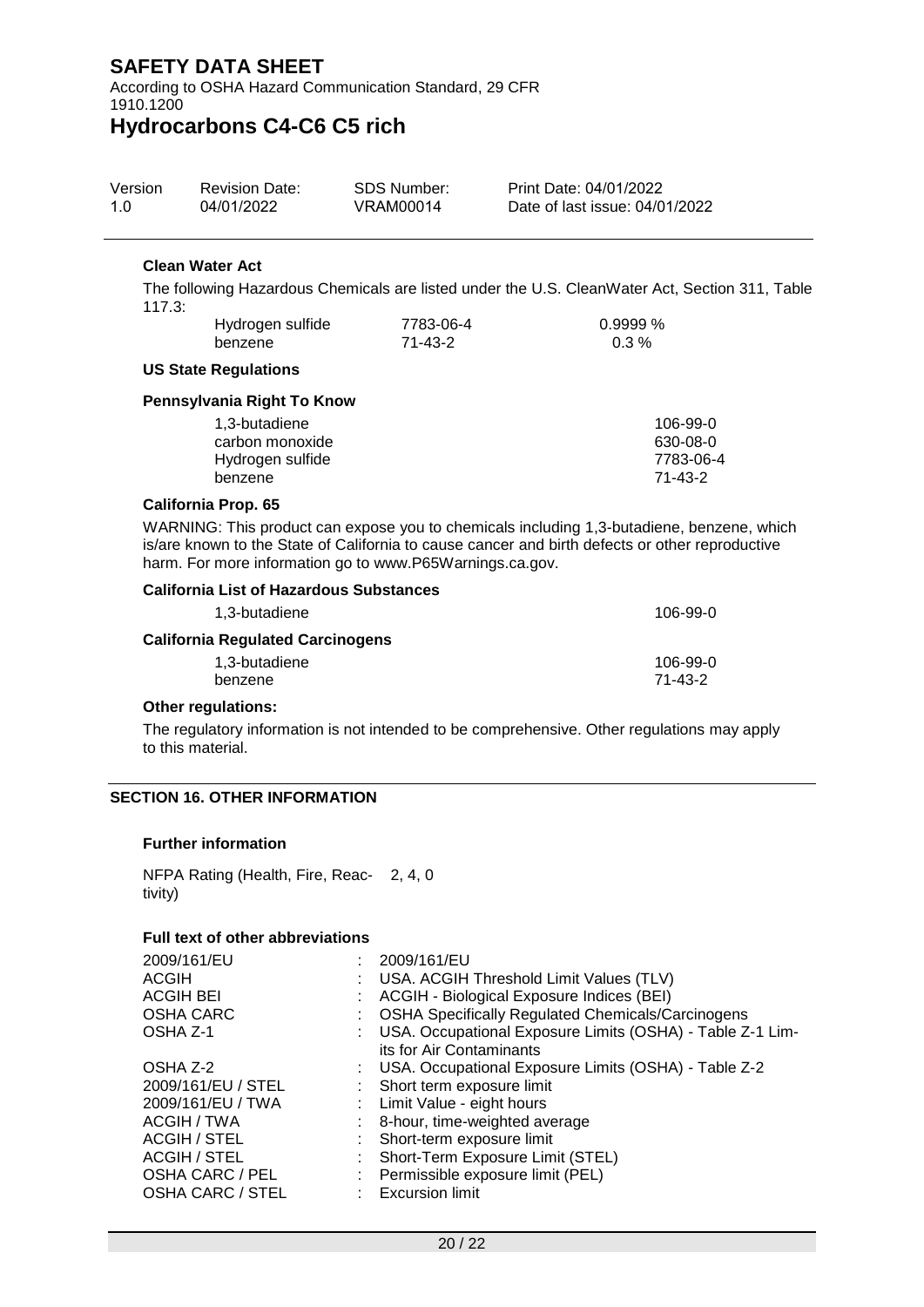According to OSHA Hazard Communication Standard, 29 CFR 1910.1200

# **Hydrocarbons C4-C6 C5 rich**

| Version<br>1.0 | <b>Revision Date:</b><br>04/01/2022                                                                                     | <b>SDS Number:</b><br><b>VRAM00014</b>                                                                                                                                                                                                                                                                                                                                  | Print Date: 04/01/2022<br>Date of last issue: 04/01/2022                                                                                                                                                                                                                                                                                                                                                                                                                                                                                                                                                                                                                                                                                                                                                                                                                                                                                                                                                                                                                                                                                                                                                                                                                                                                                                                                                                                                                                                                                       |  |
|----------------|-------------------------------------------------------------------------------------------------------------------------|-------------------------------------------------------------------------------------------------------------------------------------------------------------------------------------------------------------------------------------------------------------------------------------------------------------------------------------------------------------------------|------------------------------------------------------------------------------------------------------------------------------------------------------------------------------------------------------------------------------------------------------------------------------------------------------------------------------------------------------------------------------------------------------------------------------------------------------------------------------------------------------------------------------------------------------------------------------------------------------------------------------------------------------------------------------------------------------------------------------------------------------------------------------------------------------------------------------------------------------------------------------------------------------------------------------------------------------------------------------------------------------------------------------------------------------------------------------------------------------------------------------------------------------------------------------------------------------------------------------------------------------------------------------------------------------------------------------------------------------------------------------------------------------------------------------------------------------------------------------------------------------------------------------------------------|--|
|                | OSHA Z-1 / TWA<br>OSHA Z-1 / STEL<br>OSHA Z-2 / TWA<br>OSHA Z-2 / CEIL<br>OSHA Z-2 / Peak<br>Abbreviations and Acronyms |                                                                                                                                                                                                                                                                                                                                                                         | 8-hour time weighted average<br>Short Term Exposure Limit<br>8-hour time weighted average<br>Acceptable ceiling concentration<br>Acceptable maximum peak above the acceptable ceiling con-<br>centration for an 8-hr shift<br>The standard abbreviations and acronyms used in this docu-<br>ment can be looked up in reference literature (e.g. scientific<br>dictionaries) and/or websites.                                                                                                                                                                                                                                                                                                                                                                                                                                                                                                                                                                                                                                                                                                                                                                                                                                                                                                                                                                                                                                                                                                                                                   |  |
|                |                                                                                                                         | Hygienists<br>BEL = Biological exposure limits<br>$COC = C$ leveland Open-Cup<br>DNEL = Derived No Effect Level<br>EC = European Commission<br>gy Of Chemicals<br><b>Chemical Substances</b><br>$E L50 =$ Effective Loading fifty<br>Inventory<br>EWC = European Waste Code<br>Labelling of Chemicals<br>IL50 = Inhibitory Level fifty<br>$LL50 = Lethal$ Loading fifty | ACGIH = American Conference of Governmental Industrial<br>ADR = European Agreement concerning the International<br>Carriage of Dangerous Goods by Road<br>AICS = Australian Inventory of Chemical Substances<br>ASTM = American Society for Testing and Materials<br>BTEX = Benzene, Toluene, Ethylbenzene, Xylenes<br>CAS = Chemical Abstracts Service<br>CEFIC = European Chemical Industry Council<br>CLP = Classification Packaging and Labelling<br>DIN = Deutsches Institut fur Normung<br>DMEL = Derived Minimal Effect Level<br>DSL = Canada Domestic Substance List<br>EC50 = Effective Concentration fifty<br>ECETOC = European Center on Ecotoxicology and Toxicolo-<br>ECHA = European Chemicals Agency<br>EINECS = The European Inventory of Existing Commercial<br><b>ENCS</b> = Japanese Existing and New Chemical Substances<br>GHS = Globally Harmonised System of Classification and<br>IARC = International Agency for Research on Cancer<br>IATA = International Air Transport Association<br>IC50 = Inhibitory Concentration fifty<br><b>IMDG</b> = International Maritime Dangerous Goods<br>INV = Chinese Chemicals Inventory<br>$IP346$ = Institute of Petroleum test method $N^{\circ}$ 346 for the<br>determination of polycyclic aromatics DMSO-extractables<br>KECI = Korea Existing Chemicals Inventory<br>LC50 = Lethal Concentration fifty<br>$LD50 = Lethal Does fifty per cent.$<br>LL/EL/IL = Lethal Loading/Effective Loading/Inhibitory loading<br>MARPOL = International Convention for the Prevention of |  |